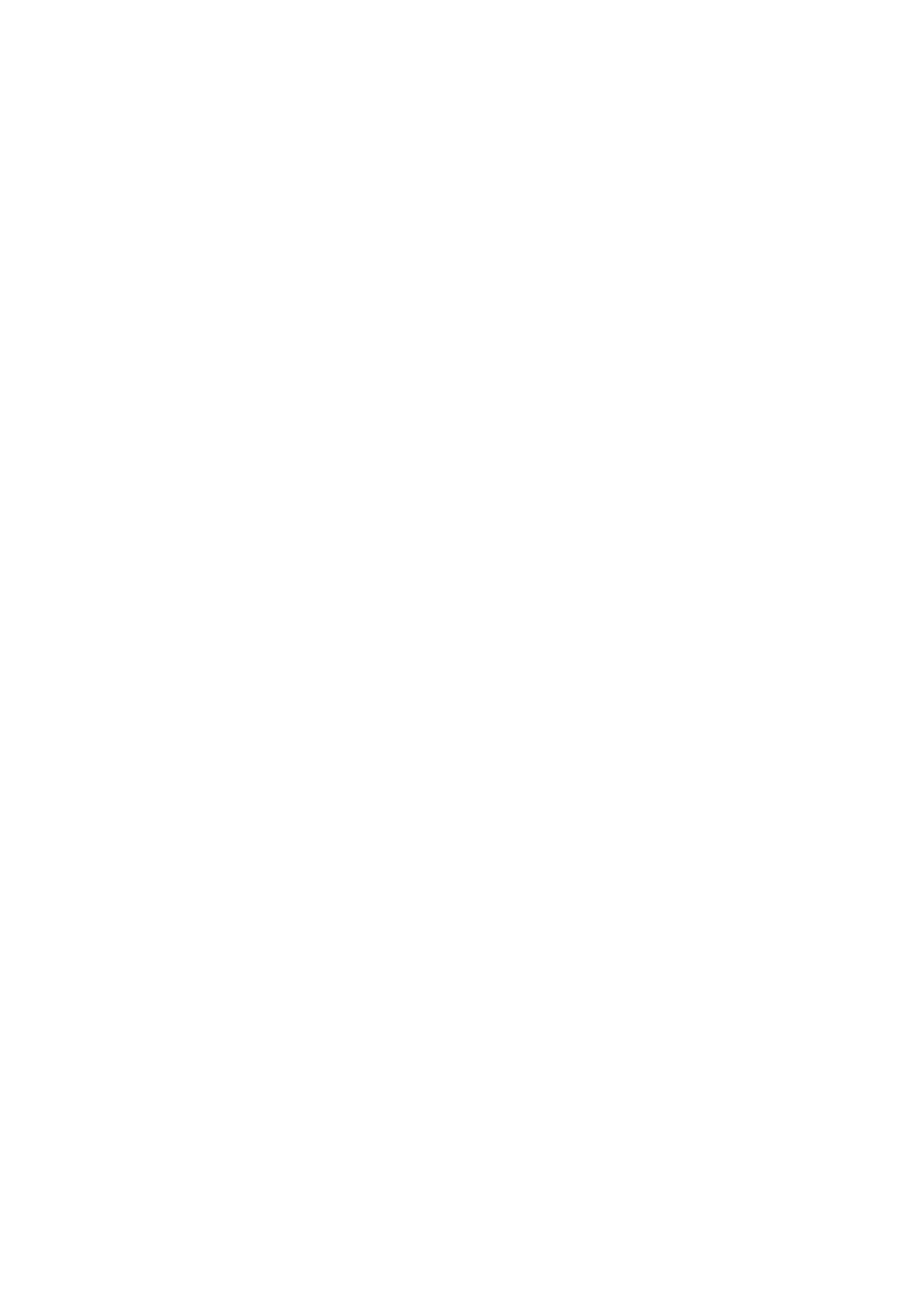# **Contents**

| Page No |  |
|---------|--|
|         |  |

| 1              | <b>INTRODUCTION</b>                                                                                                                                                                                                                            | $\overline{2}$                   |
|----------------|------------------------------------------------------------------------------------------------------------------------------------------------------------------------------------------------------------------------------------------------|----------------------------------|
|                | 2. LDZ SYSTEM CHARGES                                                                                                                                                                                                                          | 4                                |
| 3 <sup>7</sup> | <b>LDZ CUSTOMER CHARGES</b>                                                                                                                                                                                                                    | 6                                |
| 4              | <b>OTHER CHARGES</b>                                                                                                                                                                                                                           | $\overline{7}$                   |
| 5              | <b>EXAMPLES</b>                                                                                                                                                                                                                                | 8                                |
|                | <b>APPENDIX A</b>                                                                                                                                                                                                                              | 11                               |
|                | ESTIMATION OF PEAK DAILY LOAD FOR NON-DAILY METERED SUPPLY POINTS                                                                                                                                                                              | 11                               |
|                | <b>APPENDIX B</b>                                                                                                                                                                                                                              | 14                               |
|                | BUSINESS RULES FOR INTERRUPTIBLE SUPPLY POINTS                                                                                                                                                                                                 | 14                               |
|                | <b>APPENDIX C</b>                                                                                                                                                                                                                              | 17                               |
|                | APPLICATION OF TRANSPORTATION CHARGING METHODOLOGY<br>1.<br><b>INTRODUCTION</b><br><b>PRICE CONTROL FORMULAE</b><br>2.<br>3. OBJECTIVES OF THE CHARGING METHODOLOGY<br><b>STRUCTURE OF CHARGES</b><br>4.<br>5. LDZ SYSTEM CHARGING METHODOLOGY | 17<br>17<br>17<br>17<br>18<br>19 |
|                | 6. LDZ CUSTOMER AND OTHER CHARGES METHODOLOGY                                                                                                                                                                                                  | 23                               |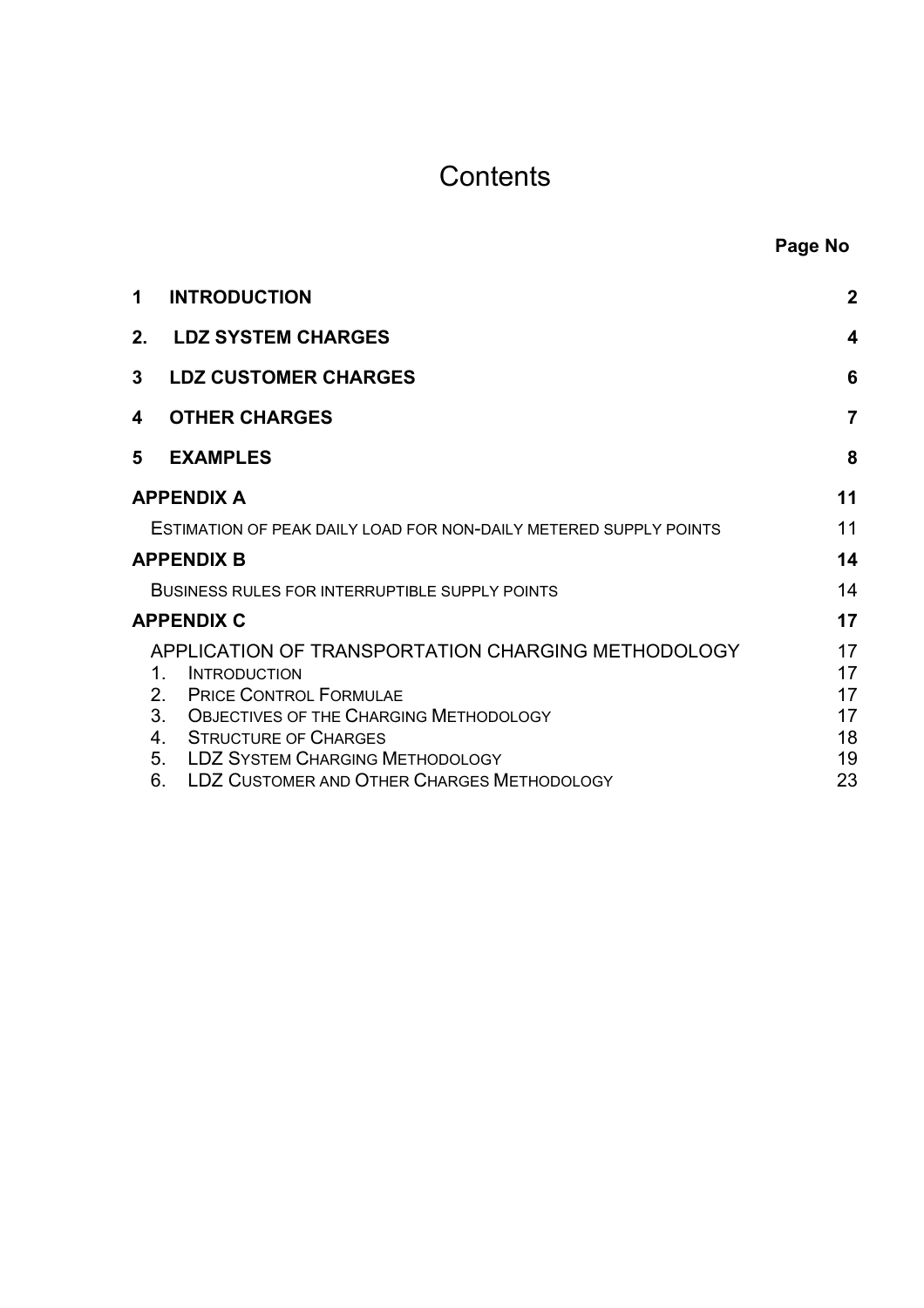# **1 Introduction**

This publication sets out the LDZ transportation charges which apply from 1 October 2005 for the use of East of England Network, as required by Standard Special Condition A4 of the Gas Transporter Licence. This document does not override or vary any of the statutory, licence or Network Code obligations.

For more information on the charges set out below, contact the transporter's Pricing team on **01926 655834.**

# **1.1 Network Code**

The Network Code is supported by an integrated set of computer systems called UK Link. The charges and formulae in this booklet will be used in the calculation of charges within UK Link, which are definitive for billing purposes.

There are a number of areas of the Network Code that impact upon the cost to shippers of using the transportation network, such as imbalance charges, scheduling charges, capacity over-runs and ratchets, top-up neutrality charges and contractual liability. Reference should be made to the Network Code – as modified from time to time – for details of such charges and liabilities.

# **1.2 Units**

Commodity charges are expressed and billed in pence per kilowatt hour (kWh).

Capacity charges are expressed and billed in pence per peak day kilowatt hour per day.

 Fixed charges are expressed and billed in pence per day.

# **1.3 Invoicing**

xoserve produce and issue the invoices that are derived from the transportation charges shown within this publication. To clarify this link between charging and invoicing, charge codes and invoice names are included in the tables.

For more information on invoicing, please contact xoserve, the Invoicing Service Provider, via email at **xo\_css\_billing@xoserve.com**.

# **1.4 The distribution transportation price control formula**

Transportation charges are derived in relation to a price control formula which is set by Ofgem, the gas and electricity market regulator for the transportation of gas. This formula dictates the maximum revenue that can be earned from the transportation of gas. Should more or less than the maximum permitted revenue be earned in any formula year, then a compensating adjustment is made in the following year.

Distribution revenue recovery is split between LDZ system charges and customer charges. The relative level of these charges is based on the relative level of costs allocated to these areas of activity.

# **1.5 Firm transportation**

Firm distribution transportation charges comprise LDZ capacity and commodity charges plus customer charges.

# **1.6 Interruptible transportation**

Interruptible transportation is available for supply points with Annual Quantities (AQs) of over 5,860 MWh per annum.

For supply points which have been nominated by a shipper as interruptible, the shipper will not pay the capacity element of the LDZ standard charge. The commodity element of the LDZ standard charge or, alternatively the optional LDZ charge if appropriate, will continue to apply. Where the transporter nominates a supply point to be interrupted for more than 15 days in a particular year (measured from 1 April to 31 March) there is a transportation charge credit. For each day of interruption over 15 days, a transportation charge credit, equivalent to 1/15 of the annual LDZ standard capacity charge avoided by having interruptible rather than firm transportation is payable to the shipper. The transporter has the right to interrupt these supply points for up to 45 days each year. Appendix B details the business rules for interruptible supply points.

To help the transporter run the network safely and securely, the Network Code defines two special types of interruptible supply points. These are Network Sensitive Load (NSL) and Transporter Nominated Interruptible (TNI).

NSLs are supply points where specific interruption may be required to maintain the supply of gas to firm supply points in the same area.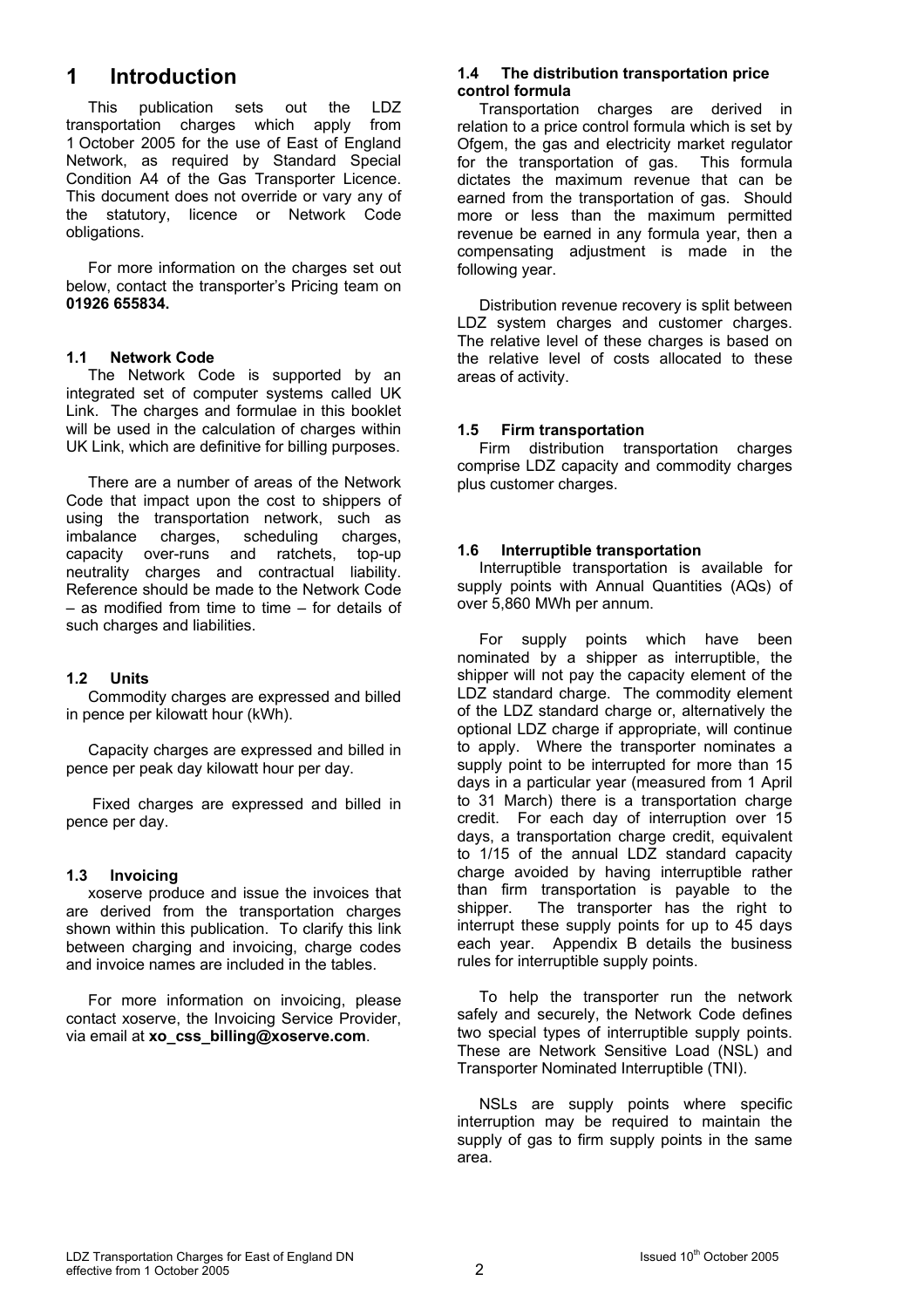TNIs are supply points where the transporter reserves the right to interrupt for more than 45 days each year.

A number of services related to interruptible supply points are offered:

- Allocation arrangements allow more than one shipper / supplier to supply interruptible gas to sites with AQs in excess of 58,600 MWh per annum. This flexibility of supplier enables the end user to make greater use of the competitive market and allows for alternative provision of gas during commercial interruption. Further details of this service are given in Section 4.2.

- The Partial Interruption service is designed to allow shippers to reduce offtake rates at supply points (to predetermined levels agreed between the shipper and the end user) where capacity exists, so that the site remains on a part-load, where otherwise it would have been fully interrupted.

- The Interruptible Supply Point Firm Allowance (IFA) is available to all interruptible supply points. It allows a quaranteed supply of 14,600 kWh per day (this figure can be higher if the capacity is available), where this allowance is subject to normal firm transportation charges. This enables end users to maintain their critical processes when their supply is interrupted.

- Transfer of Firm Offtake Capability. This allows a shipper to release capacity allocated to a firm supply point in order to meet the requirements of an interruptible supply point during an interruption notice. This is subject to system constraints and other eligibility criteria.

Details of all the above interruption services are available from gas suppliers / shippers or from the transporter on **01455 893147.**

### **1.7 Theft of gas**

The licensing regime places incentives on transporters, shippers and suppliers to take action in respect of suspected theft of gas. Certain costs associated with individual cases of theft are recovered through transportation charges with the transporter remaining cash neutral in the process.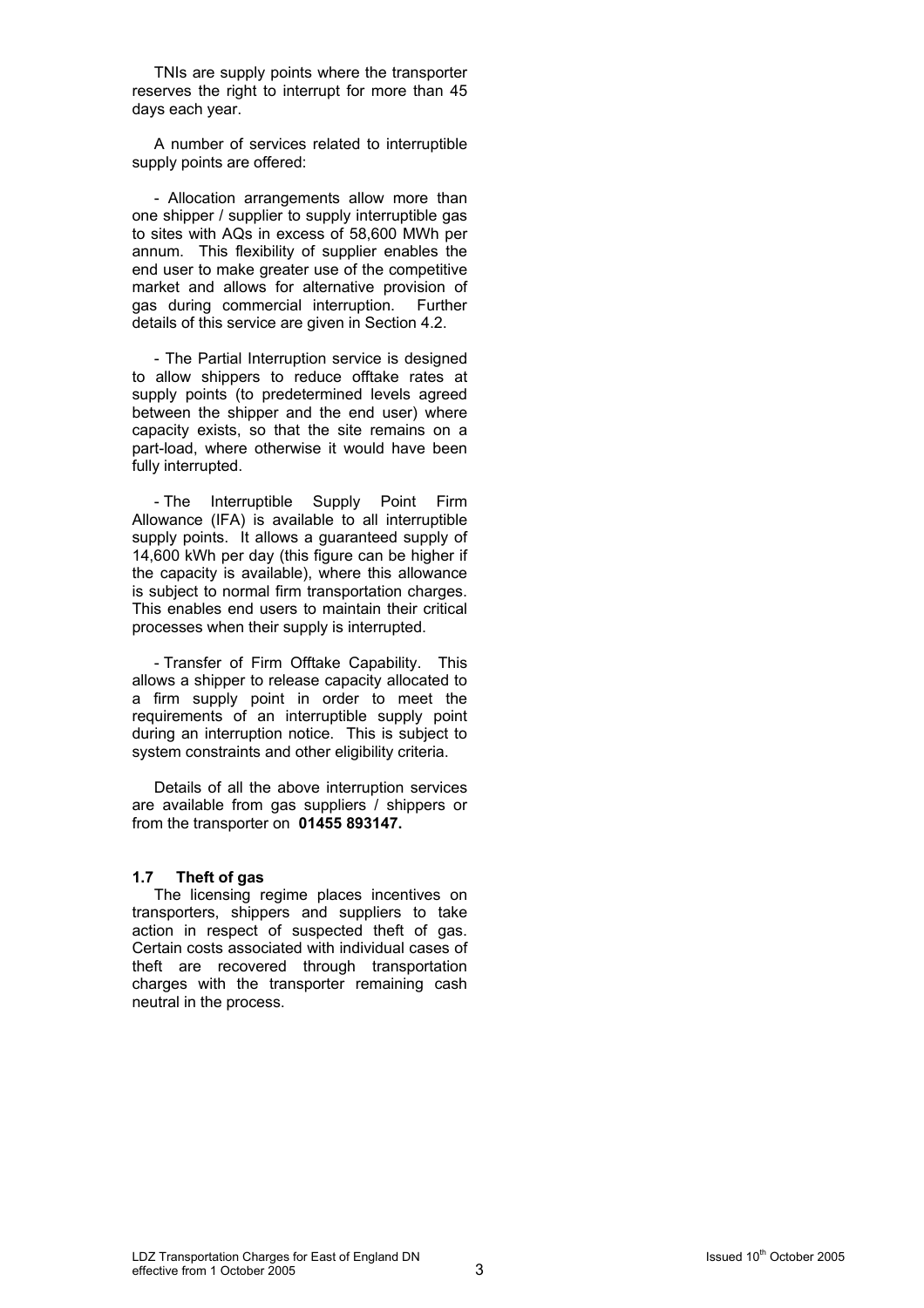# **2. LDZ System Charges**

The standard LDZ system charges comprise capacity and commodity charges, with separate functions for directly connected supply points and for Connected System Exit Points (CSEPs).

Where LDZ charges are based on functions, these functions use Supply Point Offtake Quantity (SOQ) in the determination of the charges. At daily metered (DM) firm supply points the SOQ is the registered supply point capacity. For non-daily metered (NDM) supply points, the SOQ is calculated using the supply point End User Category (EUC) and the appropriate load factor. Details of EUCs and load factors are shown in Appendix A of this document.

For interruptible supply points the rule set out in Section B 4.6.5 (Bottom-stop supply point capacity) of the Network Code applies in the determination of the LDZ charges.

# **2.1 Directly Connected Supply Points**

 The unit charges and charging functions used to calculate charges to directly connected supply points are set out in Table 2.1 below.

# **Table 2.1 Directly connected supply points**

| <b>Invoice</b>      | <b>Charge Code</b> |
|---------------------|--------------------|
| <b>LDZ Capacity</b> | ZCA                |
| LDZ Commodity       | 7CO                |

|                                 | Capacity                          | Commodity              |
|---------------------------------|-----------------------------------|------------------------|
|                                 | pence per peak day kWh per<br>day | pence per kWh          |
| Up to 73,200 kWh per annum      | 0.0539                            | 0.1438                 |
| 73,200 to 732,000 kWh per annum | 0.0500                            | 0.1331                 |
| 732,000 kWh per annum and above | 0.2369 x SOQ ^ -0.1806            | 0.8253 x SOQ ^ -0.2121 |
| Subject to a minimum rate of    | 0.0054                            | 0.0125                 |
| Minimum reached at SOQ of       | 1,238,409,703 kWh                 | 379,710,229 kWh        |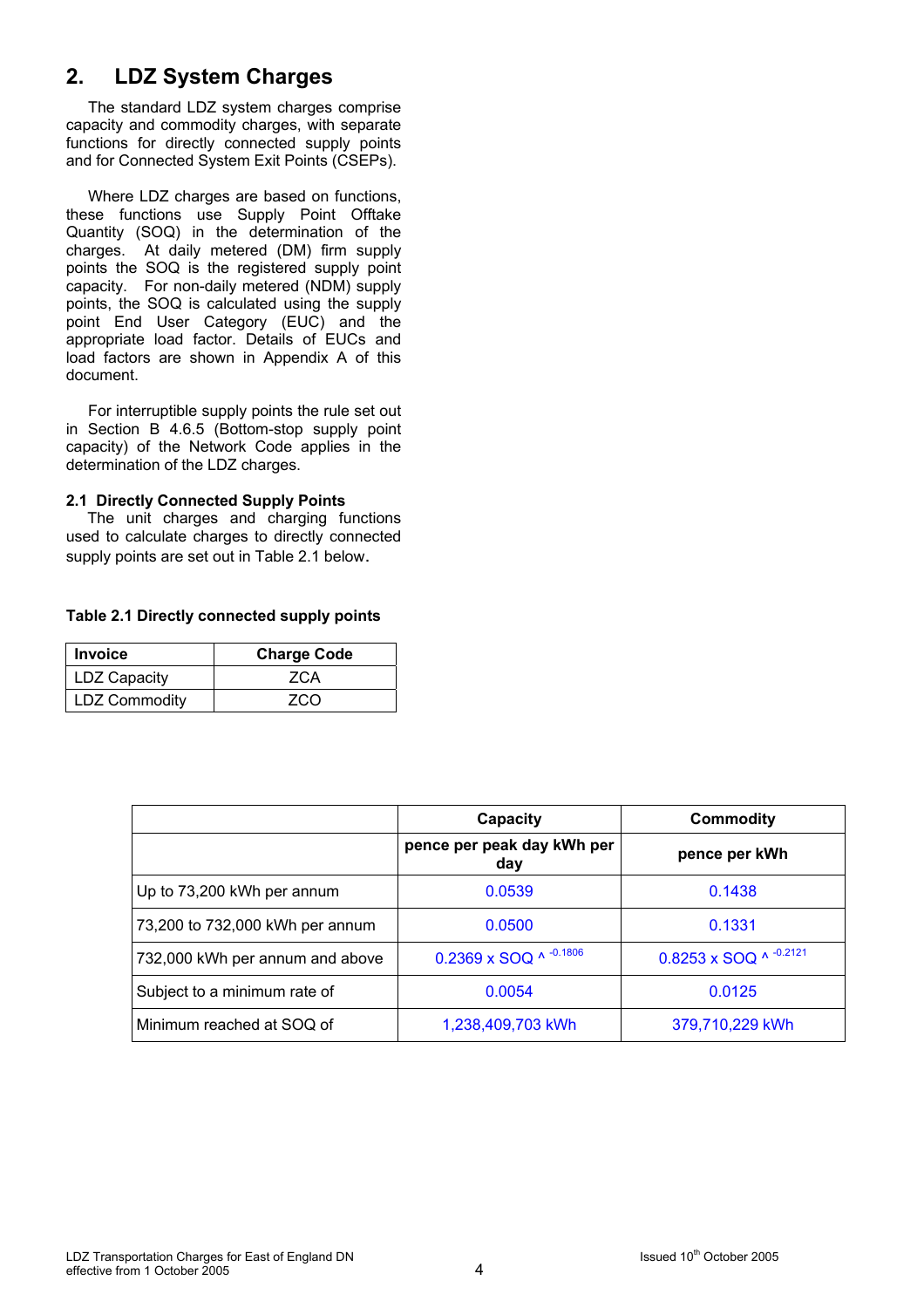# **2.2 Connected Systems**

A separate charging function for transportation to Connected System Exit Points (CSEPs) was introduced from 1 October 2000. This function reflects the view that transportation to CSEP loads typically makes less use of the LDZ system than to other similar-sized loads. In the calculation of LDZ charges payable, the unit commodity and capacity charges are based on the supply point capacity equal to the CSEP peak day load for the completed development irrespective of the actual stage of development. The SOQ used is therefore the estimated SOQ for the completed development as provided in the appropriate Network Exit Agreement (NExA). For any particular CSEP, each shipper will pay identical LDZ unit charges regardless of the proportion of gas shipped. Reference needs to be made to the relevant NExA or CSEP ancillary agreement to determine the completed supply point capacity.

|  | <b>Table 2.2 Connected Systems</b> |  |
|--|------------------------------------|--|
|--|------------------------------------|--|

| <b>Invoice</b> | <b>Charge Code</b> |
|----------------|--------------------|
| ADC            | 891                |
| ADC            | 893                |

|                                 | Capacity<br>Commodity        |                              |
|---------------------------------|------------------------------|------------------------------|
|                                 | pence per peak day kWh per   | pence per kWh                |
| Up to 73,200 kWh per annum      | 0.0539                       | 0.1438                       |
| 73,200 to 732,000 kWh per annum | 0.0500                       | 0.1331                       |
| 732,000 kWh per annum and above | 0.2505 x SOQ $\land$ -0.1939 | 0.7876 x SOQ $\land$ -0.2131 |
| Subject to a minimum rate of    | 0.0054                       | 0.0125                       |
| Minimum reached at SOQ of       | 392,819,221 kWh              | 277,909,144 kWh              |

# **2.3 Optional LDZ Charge**

The optional LDZ tariff is available, as a single charge, as an alternative to the standard LDZ system charges. This tariff may be attractive to large loads located close to the NTS. The rationale for the optional tariff is that, for large LDZ loads located close to the NTS or for potential new LDZ loads in a similar situation, the standard tariff can appear to give perverse economic incentives for the construction of new pipelines when LDZ connections are already available. This could result in an inefficient outcome for all system users.

The charge is calculated using the function below:

| <b>Invoice</b>                                          | <b>Charge Code</b> |
|---------------------------------------------------------|--------------------|
| ADU                                                     | 881                |
| Pence per peak day kWh per day                          |                    |
| 902 x $[(SOQ)^{4.0.834}]$ x D + 772 x $(SOQ)^{4.0.717}$ |                    |

where: (SOQ) is the Registered Supply Point Capacity, or other appropriate measure, in kWh per day and D is the direct distance, in km, from the site boundary to the nearest point on the NTS. Note that  $\wedge$  means "to the power of ..."

Further information on the optional LDZ tariff can be obtained from the transporter's Pricing team on **01926 655834**.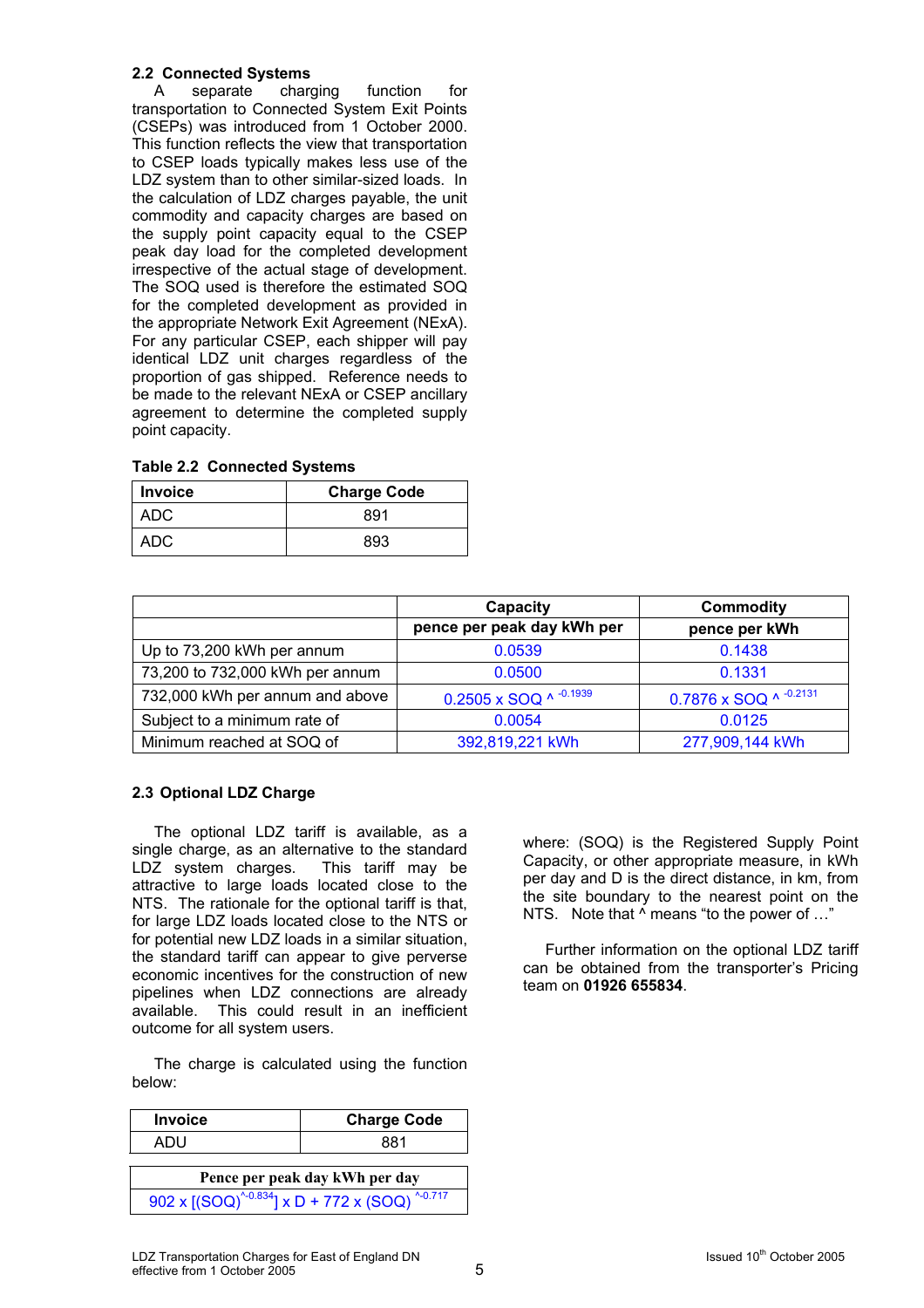# **3 LDZ Customer Charges**

For supply points with an AQ of less than 73,200 kWh per annum, the customer charge is a commodity charge.

For supply points with an AQ between 73,200 and 732,000 kWh per annum, the customer charge is made up of a fixed charge which depends on the frequency of meter reading, plus a capacity charge based on the registered supply point capacity (SOQ).

For supply points with an AQ of over 732,000 kWh per annum, the customer charge is based on a function related to the registered supply point capacity (SOQ).

# **Table 3 LDZ Customer charges**

**Up to 73,200 kWh per annum** 

| <b>Invoice</b>   | <b>Charge Code</b> |
|------------------|--------------------|
| Commodity        | cco                |
|                  |                    |
|                  | pence per kWh      |
| Commodity charge | 0.1602             |

# **73,200 kWh up to 732,000 kWh per annum**

| <b>Invoice</b>                    | <b>Charge Code</b> |
|-----------------------------------|--------------------|
| LDZ capacity                      | CEI                |
|                                   |                    |
| Fixed charge                      | pence per day      |
| Non-monthly read<br>supply points | 16.8799            |
| Monthly read supply<br>points     | 17.9733            |

| <b>Invoice</b>      | <b>Charge Code</b>             |
|---------------------|--------------------------------|
| <b>LDZ Capacity</b> | CCA                            |
|                     |                                |
|                     | Pence per peak day kWh per day |
| Capacity charge     | 0.0019                         |

# **732,000 kWh per annum and above**

| <b>Invoice</b>      | <b>Charge Code</b>              |
|---------------------|---------------------------------|
| <b>LDZ Capacity</b> | CCA                             |
|                     | Pence per peak day kWh per day  |
| Charging function   | $0.0410 \times SOQ$ ^ $-0.2100$ |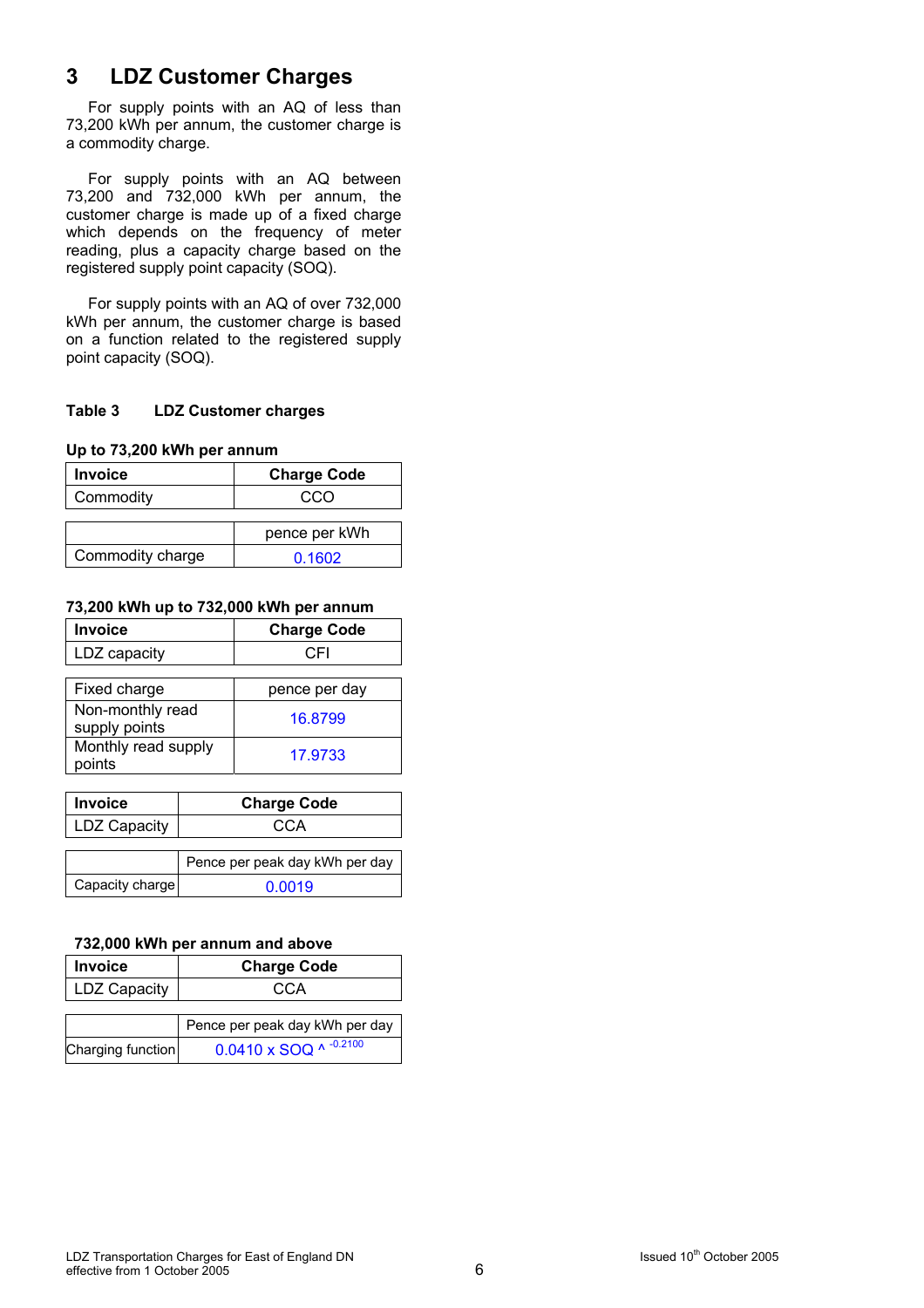# **4 Other Charges**

Other Charges include administration charges at Connected System Exit Points, Shared Supply Meter Points and Must Reads.

# **4.1 Connected System Exit Points**

A CSEP is a system point comprising one or more individual exit points which are not supply meter points. This includes connections to a pipeline system within the DN operated by another Gas Transporter.

The calculation of LDZ charges payable for shipping to CSEPs is explained in section 2.2.

There is no customer charge payable for connected systems, however separate administration processes are required to manage the daily operations and invoicing associated with CSEPs, for which an administration charge is made.

The administration charge which applies to CSEPs containing NDM and DM sites is:

# **CSEP administration charge**

| Charge per supply | 0.3288 pence per day        |
|-------------------|-----------------------------|
| point             | $(E1.20 \text{ per annum})$ |

The invoice and charge codes are:

|          | <b>Invoice</b> | <b>Charge Code</b> |
|----------|----------------|--------------------|
| DM CSEP  | ADU            | 883                |
| NDM CSEP | ADC            | 894                |

# **4.2 Shared supply meter point allocation arrangements**

An allocation service is offered for daily metered supply points with AQs of more than 58,600 MWh per annum. This allows up to four (six for VLDMCs) shippers / suppliers to supply gas through a shared supply meter point.

The allocation of daily gas flows between the shippers / suppliers can be done either by an appointed agent or by the transporter.

The administration charges which relate to these arrangements are shown below. Individual charges depend on the type of allocation service nominated and whether the site is telemetered or non-telemetered.

The charges are (expressed as £ per shipper per supply point):

| <b>Invoice</b> | <b>Charge Code</b> |
|----------------|--------------------|
|                |                    |

### **Agent Service**

|                                    | Telemetered | Non-telemetered |
|------------------------------------|-------------|-----------------|
| Set-up charge                      | £107.00     | £183.00         |
| Shipper-shipper<br>transfer charge | £126.00     | £210.00         |
| Daily charge                       | £2.55       | £2.96           |

### **Transporter Service**

|                                    | <b>Telemetered</b> | Non-telemetered |
|------------------------------------|--------------------|-----------------|
| Set-up charge                      | £107.00            | £202.00         |
| Shipper-shipper<br>transfer charge | £126.00            | £210.00         |
| Daily charge                       | £2.55              | £3.05           |

# **4.3 Must Reads**

If a shipper is unable to provide meter readings in compliance with the Network Code, the transporter may initiate processes to obtain a meter read, referred to as a 'must read'. A charge will be made for each must read and will depend on the number of meters at a supply point requiring a must read at the same time. If there is one meter at the supply point, the charge will be £40, for two meters the charge will be £60 and for three or more meters the charge will be £80. These charges are based on the typical cost of such reads which may include multiple visits to the site and obtaining and executing a warrant of entry.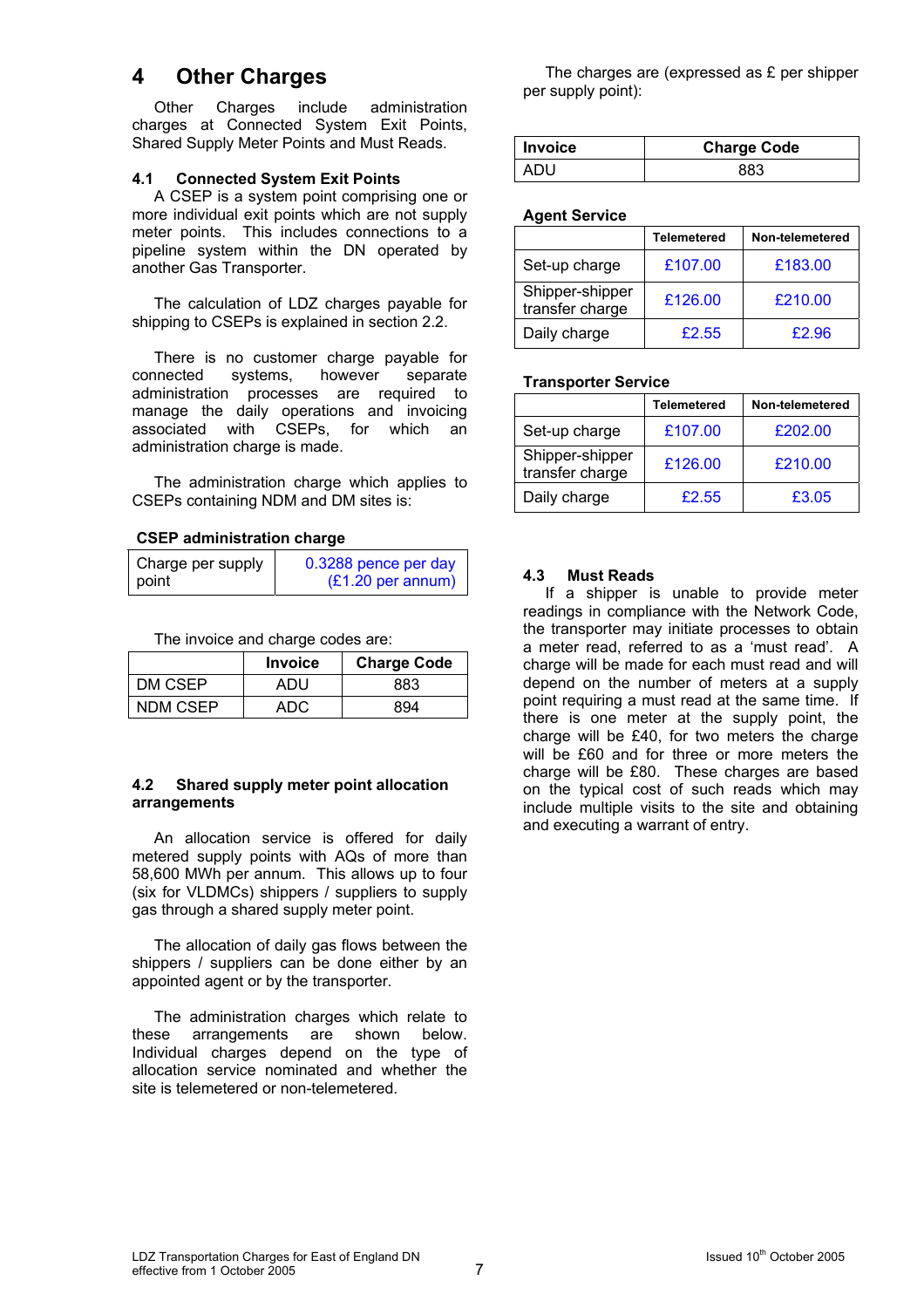# **5 Examples**

# **Notes**

- 1. Charges produced by UK Link are definitive for charging purposes. Calculations below are subject to rounding and should be regarded as purely illustrative.
- **2.** The examples provided refer to a customer in Bury St. Edmunds, East of England DN and EA LDZ.

# **Example 1**

A shipper has a daily metered customer with an annual consumption **(AQ)** of **20,000,000** kWh and a registered supply point capacity **(SOQ)**, booked directly by the shipper of **100,000** kWh per day.

# **Process Calculations Used**



Unit Charge: Dividing by the annual load of 20,000,000 kWh gives a unit charge of 0.1326 pence per kWh. If the above example was an interruptible load, LDZ capacity charges would not be levied. This would reduce the total charge for a shipper nominated interruptible load by £10,804.00 to a new total of £15,710.50. For each additional day of interruption over 15 days, the Distribution Transportation Charge Credit would be £720.27 per day.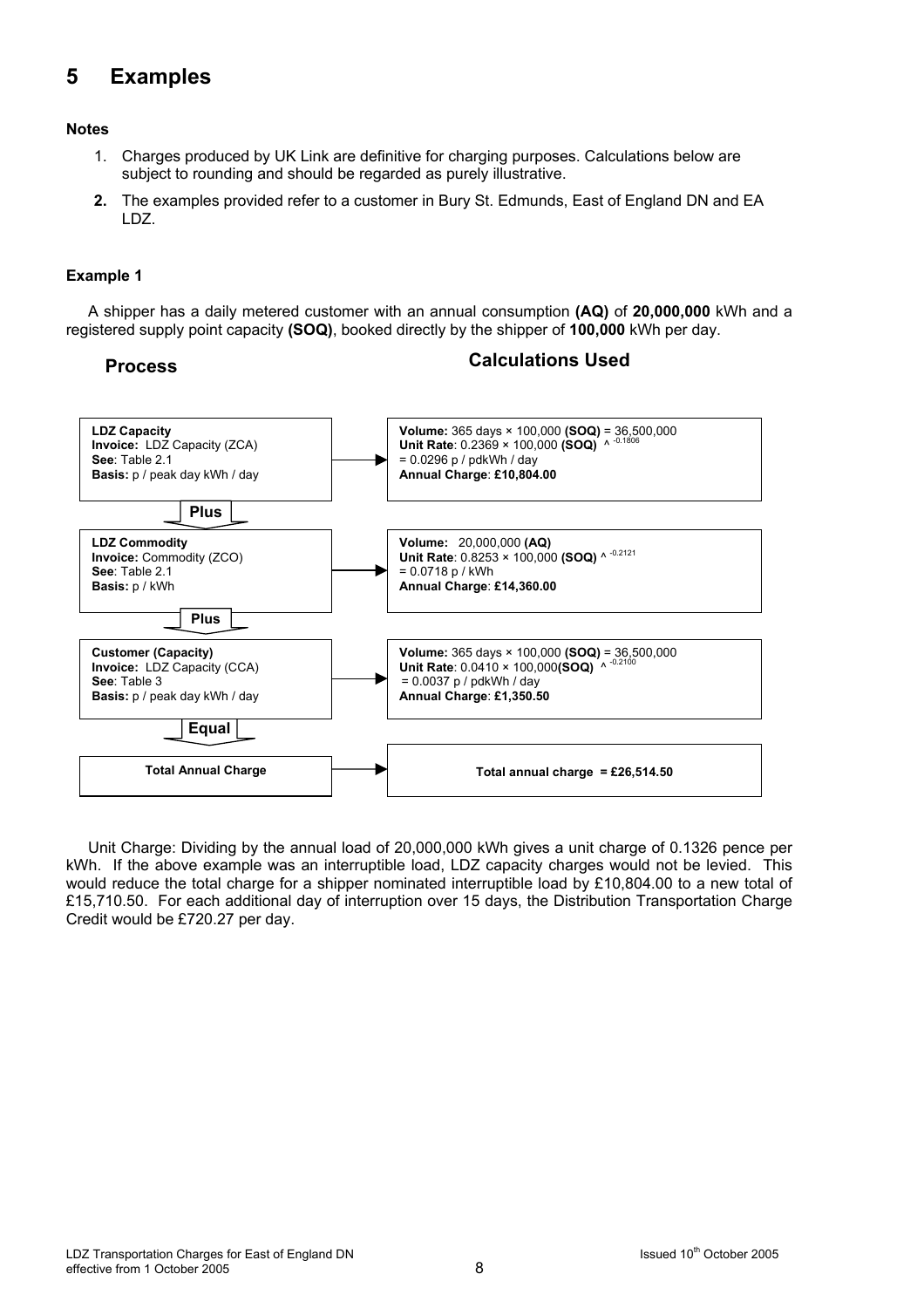### **Example 2**

A shipper has a domestic customer in Bury St. Edmunds (**EA LDZ**). Suppose the load has an **AQ** of **20,000** kWh per annum. Using the definition of end user categories table in Appendix A, this annual load places the end user in category E0501B. Using the appropriate small NDM supply points table of load factors, it can be seen that the load factor for such a site in the EA LDZ is 34.6%. The peak daily load **(SOQ)** is therefore  $20,000 \div (365 \times 0.346) = 158$  kWh.



Unit Charge: Dividing by the annual load of 20,000 kWh gives a unit charge of 0.4594 pence per kWh.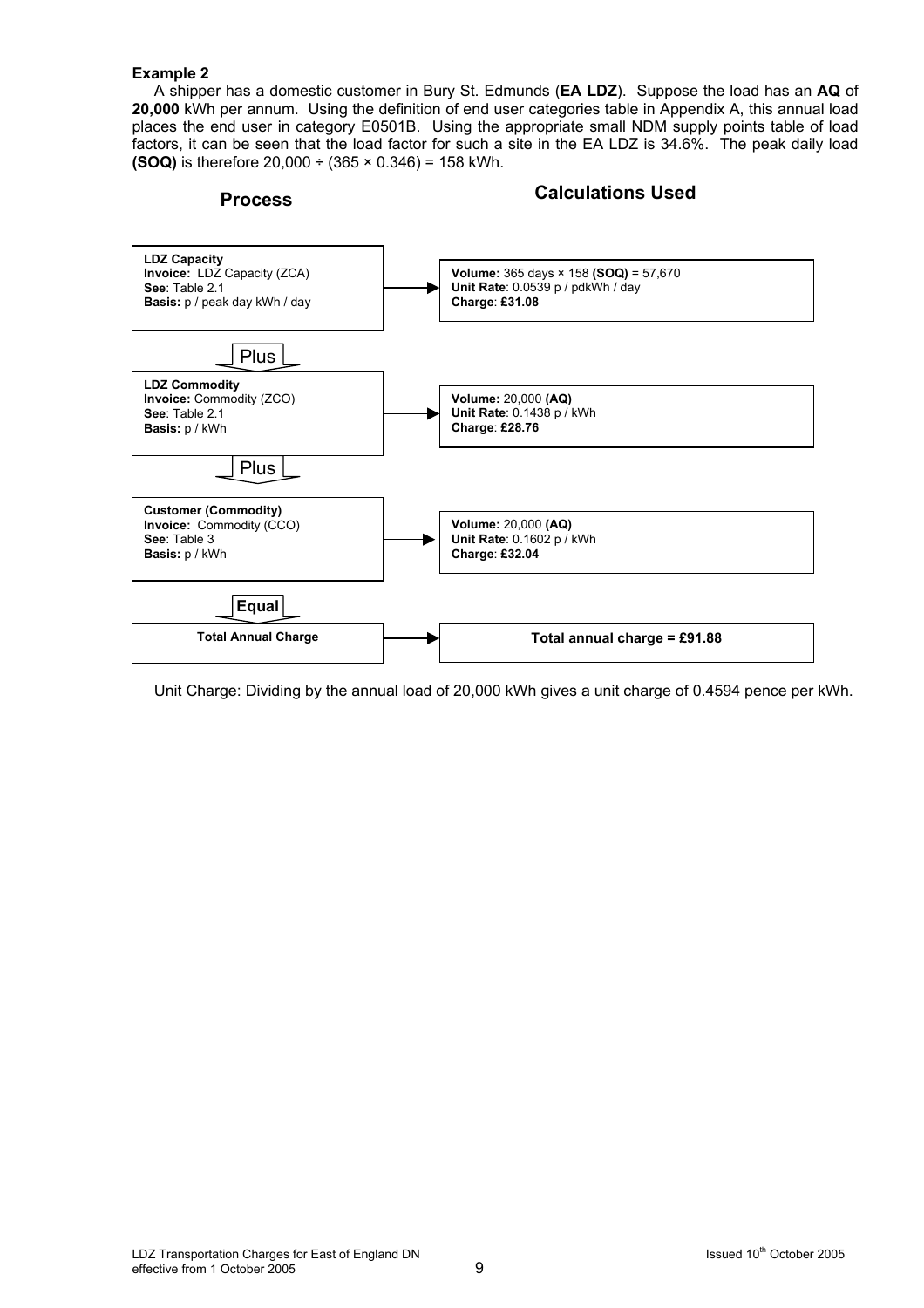# **Example 3**

Suppose that instead of supplying just one domestic customer in Bury St. Edmunds (as in Example 2) the shipper actually supplies a connected system presently comprising 100 domestic customers and the completed connected system will comprise 150 domestic premises. Suppose that each of these premises has the same AQ of 20,000 kWh per annum.

| Prevailing AQ (pre AQ)   | 100 houses $\times$ 20,000 (AQ) =<br>2,000,000 kWh  |
|--------------------------|-----------------------------------------------------|
| Maximum AQ (max AQ)      | 150 houses $\times$ 20,000 (AQ) =<br>3,000,000 kWh  |
| Prevailing SOQ (pre SOQ) | $2,000,000 \div (365 \times 0.346) =$<br>15,837 kWh |
| Maximum SOQ (max SOQ)    | $3,000,000 \div (365 \times 0.346) =$<br>23,755 kWh |

Note that the prevailing annual and peak day loads of the connected system in effect would change over the year however, for simplicity, these have been assumed as constant in this example.



Unit Charge: Dividing by the annual load of 2,000,000 kWh gives a unit charge of 0.2006 pence per kWh.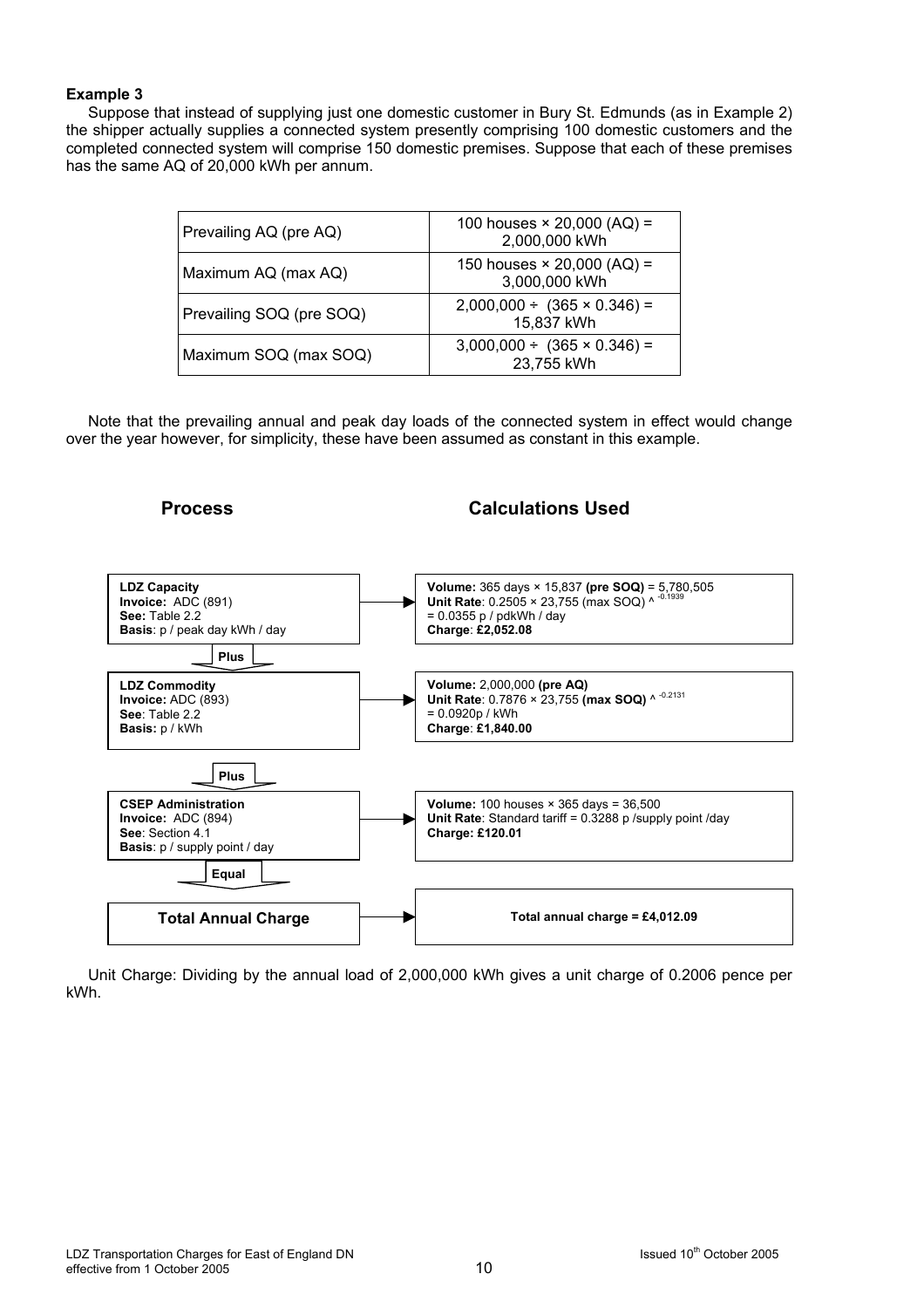# **Appendix A**

# **Estimation of peak daily load for nondaily metered supply points**

For non-daily metered (NDM) supply points, the peak daily load is estimated using a set of End User Categories (EUCs). Each NDM supply point is allocated to an EUC. In each LDZ each EUC has an associated load factor. as listed in Tables A.2 and A.3. The data in these tables applies for the gas year 1 October 2005 to 30 September 2006.

In the tables 'XX' refers to the LDZ Code (e.g. EA).

These EUCs depend upon the annual quantity (AQ) of the supply point and, in the case of monthly read sites, the ratio of winter to annual consumption where available.

### **Monthly read sites**

It is mandatory for supply points with an annual consumption greater than 293 MWh to be monthly read, however, at the shipper's request, sites below this consumption may also be classified as monthly read.

For monthly read sites where the relevant meter reading history is available, the winter: annual ratio is the consumption from December to March divided by the annual quantity. If the required meter reading information is not available, the supply point is allocated to an EUC simply on the basis of its annual quantity.

The peak load for an NDM supply point may then be calculated as:

$$
\frac{AQ \times 100}{365 \times LoadFactor}
$$

### **Example**

For a supply point in Eastern LDZ with an annual consumption of 1,000 MWh per annum.

Assume consumption December to March inclusive is 540 MWh.

Winter: annual ratio =  $540 \div 1000 = 0.54$ 

For a site with an annual consumption of 1,000 MWh, a ratio of 0.54 falls within winter: annual ratio band W03 and the site is thus within End User Category EA:E0504W03.

For a site in this category, the load factor is 30.3% and the peak daily load is therefore

$$
\frac{1000 \times 100}{365 \times 30.3} = 9.04 \text{ MWh}
$$

If the required meter reading information is not available to calculate the winter: annual ratio, the supply point is allocated to an EUC simply on the basis of its annual quantity, in this case EA:E0504B.

For a site in this category, the load factor is 34.5% and the peak daily load is therefore

$$
\frac{1000 \times 100}{365 \times 34.5}
$$
 = 7.94 MWh

### **Six monthly read sites**

In the case of six monthly read sites, the supply point is allocated to an EUC simply on the basis of its annual quantity.

### **Example**

For a supply point in EA LDZ with an annual consumption of 200 MWh per annum, the EUC will be EA:E0502B.

For a site in this category, the load factor is 32.5% and the peak daily load is therefore

$$
\frac{200 \times 100}{365 \times 32.5}
$$
 = 1.69 MWh

### **Notes**

The term LDZ is applied in the context of its usage with reference to the Network Code daily balancing regime.

For supply points whose consumption is over 73,200 kWh and which include one or more NDM supply meter points, an end user category code can be found in the supply point offer generated by UK Link. This code may be correlated with the end user category code shown in Table A.1 by means of a lookup table issued separately to shippers. Copies are available from the xoserve Supply Point Administration Management team on **0121 713 5501.**

### **Daily metered supply points**

The SOQ of daily metered sites is known and hence no load factor is required.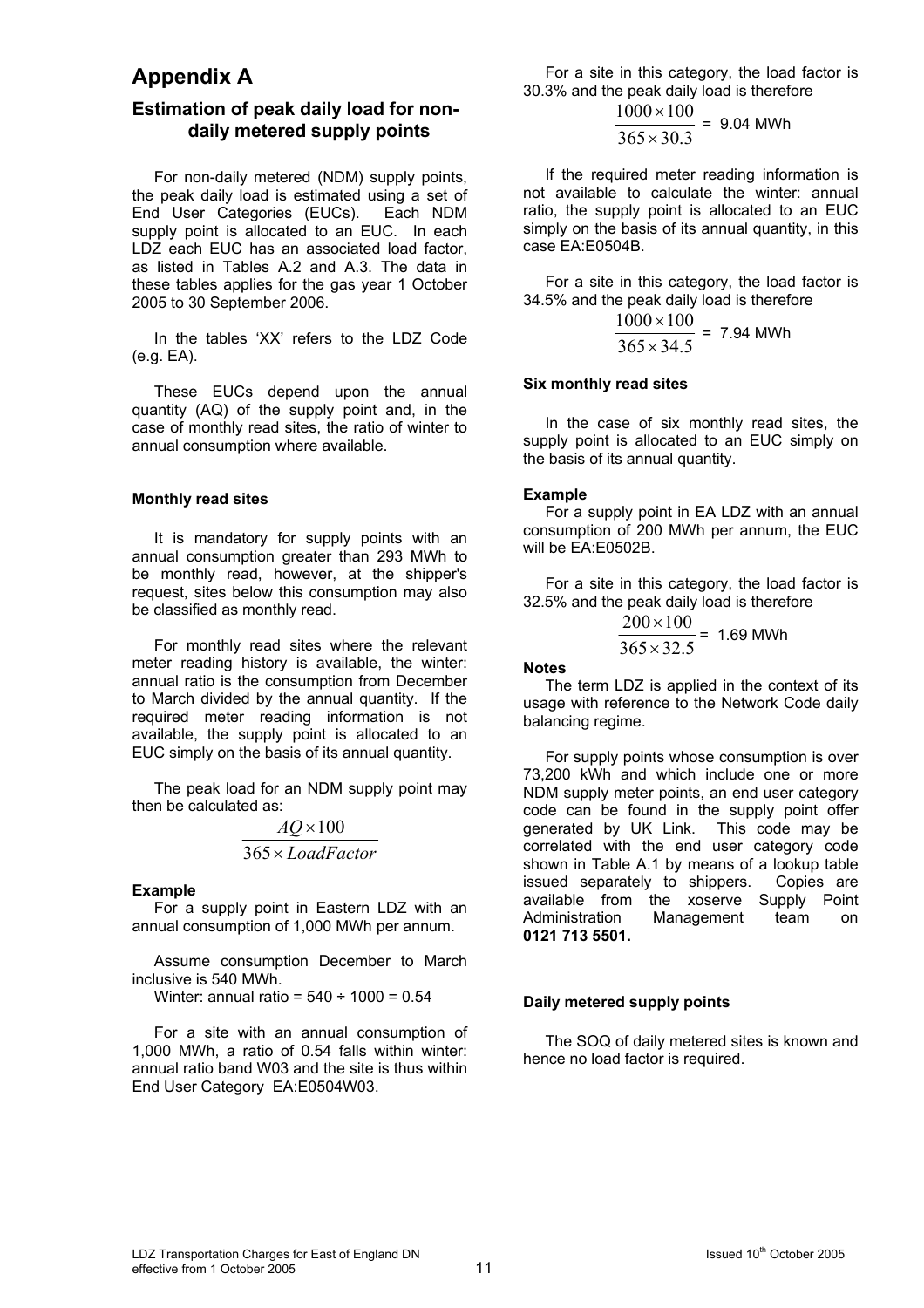Supply points with annual consumptions greater than 58,600 MWh should be daily metered. However, a handful of sites remain as non-daily metered as a result of difficulties installing the daily read equipment. In such cases the end user category code XX:E0509B is used.

Firm supply points with an AQ above 73.2 MWh pa may, at the shipper's request, be classified as daily metered. All interruptible supply points are daily metered.

# **Consultation on end user categories**

Section H of the Network Code requires the transporter to publish, \* by the end of June each year, its demand estimation proposals for the forthcoming supply year. These proposals comprise end user category definitions, NDM profiling parameters (ALPs and DAFs), and capacity estimation parameters (EUC load factors). Analysis is presented to users and the Demand Estimation Sub-Committee (a subcommittee of the Network Code Committee) is consulted before publication of the proposals.

\* NDM Profiling and Capacity Estimation Algorithms for 2005/06, June 2005.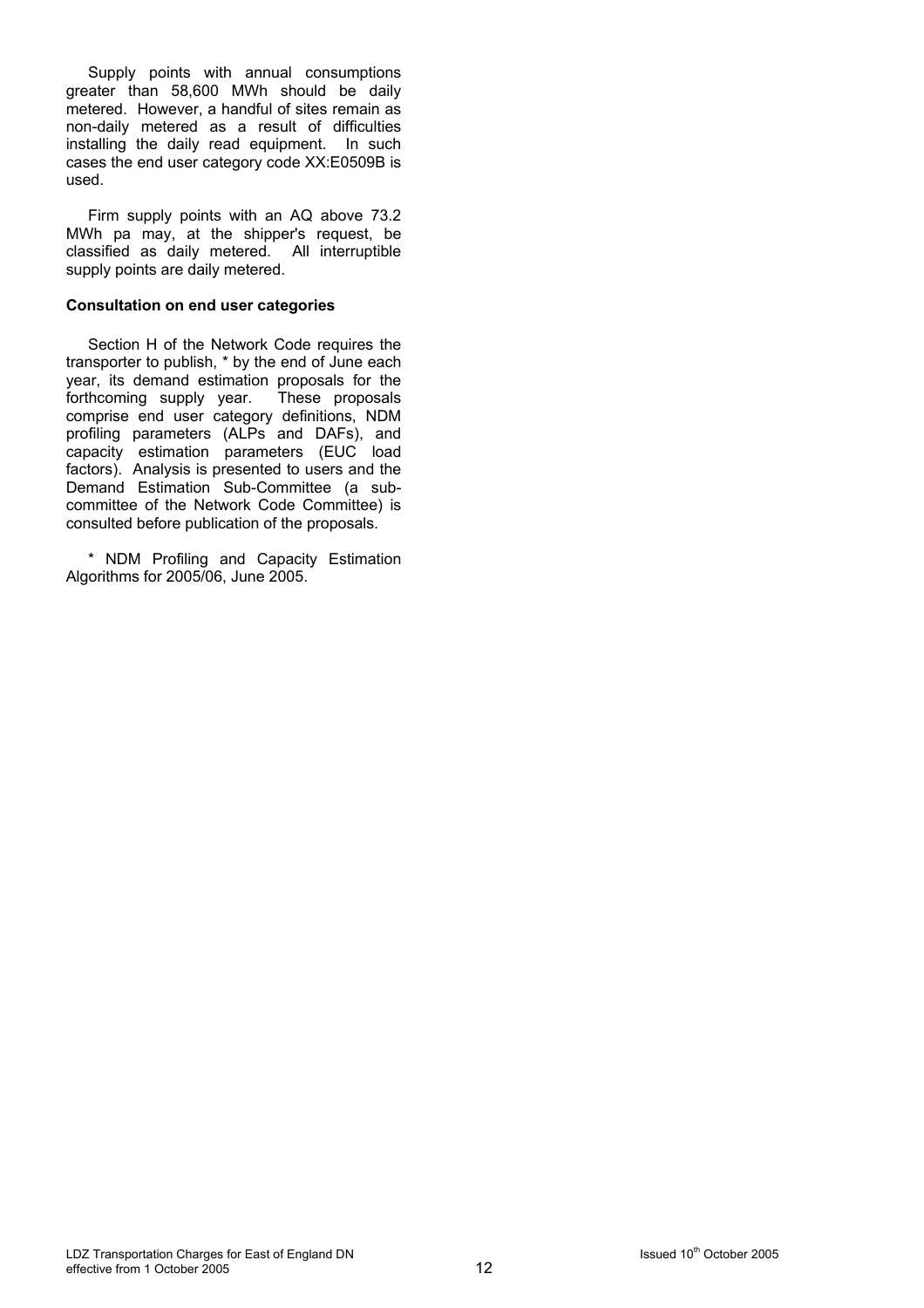# **Table A.1 Definition of end user categories**

The following tables define the end user category for particular LDZs by reference to annual consumption and winter: annual ratio, applicable from 1 October 2005 to 30 September 2006.

| <b>EUC</b> | Annual Load      |               | Winter Annual Ratios (WAR) |               |               |
|------------|------------------|---------------|----------------------------|---------------|---------------|
| Code       | (MWh)            | W01           | W02                        | W03           | W04           |
| xx:E0501B  | 0 to 73.2        |               |                            |               |               |
| xx:E0502B  | 73.2 to 293      |               |                            |               |               |
| xx:E0503B  | 293 to 732       | $0.00 - 0.42$ | $0.42 - 0.50$              | $0.50 - 0.58$ | $0.58 - 1.00$ |
| xx:E0504B  | 732 to 2,196     | $0.00 - 0.42$ | $0.42 - 0.50$              | $0.50 - 0.58$ | $0.58 - 1.00$ |
| xx:E0505B  | 2,196 to 5,860   | $0.00 - 0.39$ | $0.39 - 0.46$              | $0.46 - 0.54$ | $0.54 - 1.00$ |
| xx:E0506B  | 5,860 to 14,650  | $0.00 - 0.34$ | $0.34 - 0.42$              | $0.42 - 0.51$ | $0.51 - 1.00$ |
| xx:E0507B  | 14,650 to 29,300 | $0.00 - 0.34$ | $0.34 - 0.39$              | $0.39 - 0.47$ | $0.47 - 1.00$ |
| xx:E0508B  | 29,300 to 58,600 | $0.00 - 0.31$ | $0.31 - 0.35$              | $0.35 - 0.43$ | $0.43 - 1.00$ |
| xx:E0509B  | > 58,600         |               |                            |               |               |

| $xx: = LDZ =$ | EM    | FA    |
|---------------|-------|-------|
| xx:E0501B     | 36.9% | 34.6% |
| xx:E0502B     | 31.6% | 32.5% |
| xx:E0503B     | 34.2% | 34.0% |
| xx:E0503W01   | 57.3% | 56.3% |
| xx:E0503W02   | 43.1% | 42.6% |
| xx:E0503W03   | 31.5% | 30.3% |
| xx:E0503W04   | 24.3% | 24.0% |
| xx:E0504B     | 34.5% | 34.5% |
| xx:E0504W01   | 57 3% | 56.3% |
| xx:E0504W02   | 43.1% | 42.6% |
| xx:E0504W03   | 31.5% | 30.3% |
| xx:E0504W04   | 24.3% | 24.0% |

# **Table A.2 Small NDM Supply Points Table A.3 Large NDM Supply Points (Up to 2,196 MWh per annum) (2,196 and above MWh per annum)**

| xx: = LDZ = | <b>EM</b> | EA    |
|-------------|-----------|-------|
| xx:E0505B   | 39.6%     | 38.1% |
| xx:E0505W01 | 62.1%     | 62.7% |
| xx:E0505W02 | 46.2%     | 47.1% |
| xx:E0505W03 | 36.2%     | 36.2% |
| xx:E0505W04 | 25.9%     | 25.9% |
| xx:E0506B   | 44.9%     | 42.0% |
| xx:E0506W01 | 71.4%     | 76.2% |
| xx:E0506W02 | 52.3%     | 54.7% |
| xx:E0506W03 | 39.0%     | 42.2% |
| xx:E0506W04 | 27.5%     | 29.4% |
| xx:E0507B   | 50.0%     | 49.3% |
| xx:E0507W01 | 74.0%     | 77.3% |
| xx:E0507W02 | 59.6%     | 59.1% |
| xx:E0507W03 | 45.3%     | 44.2% |
| xx:E0507W04 | 31.2%     | 31.6% |
| xx:E0508B   | 58.9%     | 58.5% |
| xx:E0508W01 | 87.5%     | 87.3% |
| xx:E0508W02 | 72.7%     | 72.0% |
| xx:E0508W03 | 57.9%     | 56.8% |
| xx:E0508W04 | 37.9%     | 37.8% |
| xx:E0509B   | 67.2%     | 66.2% |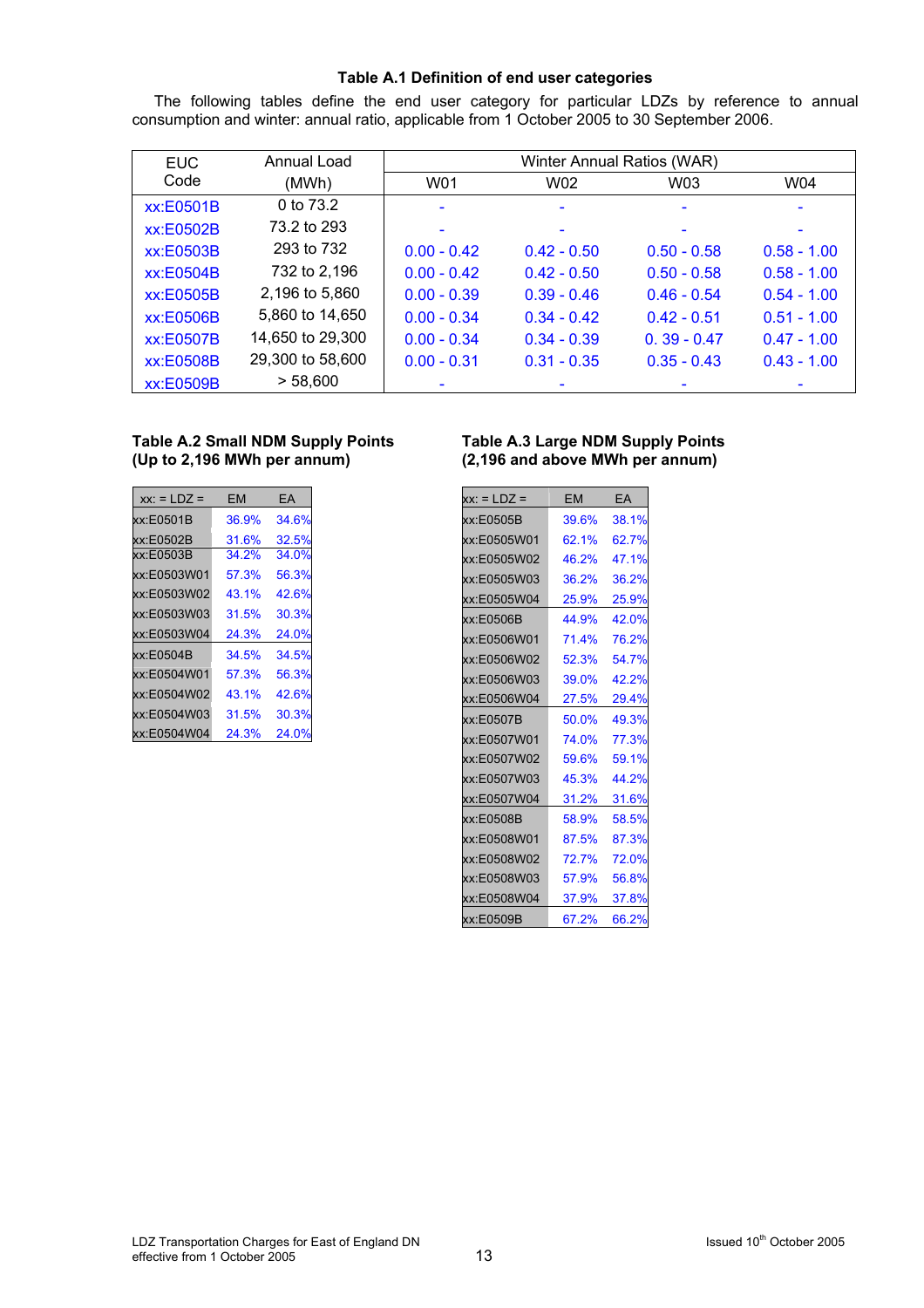# **Appendix B**

# **Business rules for interruptible supply points**

# **1. Introduction**

- 1.1. Contracted interruptible exit capacity remains unchanged at 45-day standard. Sites nominated by the transporter as TNI can be interrupted for a greater period.
- 1.2. All interruptible supply points continue to avoid the NTS (TO) exit capacity charge and the capacity element of the LDZ standard charge. The optional LDZ charge, if chosen as an alternative to the standard LDZ charge, continues to be payable for interruptible supply points.
- 1.3. For each occurrence of nominated interruption beyond 15 days an additional credit will be offered. The transporter conducts determination of cumulative occurrences of nominated interruption on a site-specific basis.
- 1.4. These business rules became effective on 1 October 2002 and refer to additional interruption credits for above 15-day interruption.

# **2. Calculation of Payment**

- 2.1. The credit will be calculated in accordance with the transporter's Pricing Methodology as established in PC74.
- 2.2. The charge quantity will be determined from the supply point registered interruptible exit capacity (SOQ) at the point of interruption multiplied by those qualifying occurrences of interruption in excess of 15 days as specified in sections 3 and 4 of this Appendix but subject to:
- 2.2.1. The charge quantity of any Partial interruptible site, including shared supply points, being limited to that quantity (kWh rate) of exit capacity tranche(s) that was actually requested by the transporter for interruption.
- 2.2.2. Subject to 2.2.1 above, such shared supply point tranche(s) charge quantity will, where more than one interruptible shared user holds interruptible exit capacity at the shared supply point, be split by each user in ratio to such user's

interruptible initial (D-1) gas flow nomination as a percentage of the total aggregate interruptible initial (D-1) gas flow nomination for the shared supply point.

- 2.2.3. The charge quantity of any IFA site being limited to that supply point registered interruptible exit capacity net of any firm exit capacity entitlement specified within each site IFA agreement.
- 2.2.4. The charge quantity of any interruptible NTS CSEP being limited to that quantity (kWh rate) of exit capacity that was actually requested on the day by the transporter for interruption.
- 2.2.5. Subject to 2.2.4 above, such NTS CSEP charge quantity will, where more than one interruptible user is registered at the NTS CSEP, be split by each user in ratio to such user's interruptible initial (D-1) gas flow nomination as a percentage of the total aggregate interruptible initial (D-1) gas flow nomination for the NTS CSEP.
- 2.3. For the avoidance of doubt, a shared user's interruptible supply point capacity (SOQ), or such tranche under 2.2.1 above, will be used for charge quantity purposes, and not the shared supply point aggregate interruptible capacity (SSP SOQ).
- 2.4. User proposed ratios as alternatives to mechanisms described under 2.2.2 and 2.2.5 above will not be allowed.
- 2.5. Supply point data at the point of interruption will be used for charge calculation purposes.
- 2.6. Payment constructed from charge quantities determined in accordance with this section 2 will not be the subject of later reconciliation should any component capacity subsequently change prospectively within the formula year.
- 2.7. The registered shipper at the point of interruption will be the qualifying shipper for receipt of any payment.

# **3. Count of Interruptible Days**

A count of interruption occurrence will be maintained for each site within each formula year, with each day or part day<br>of interruption representing an of interruption representing an increment of 1.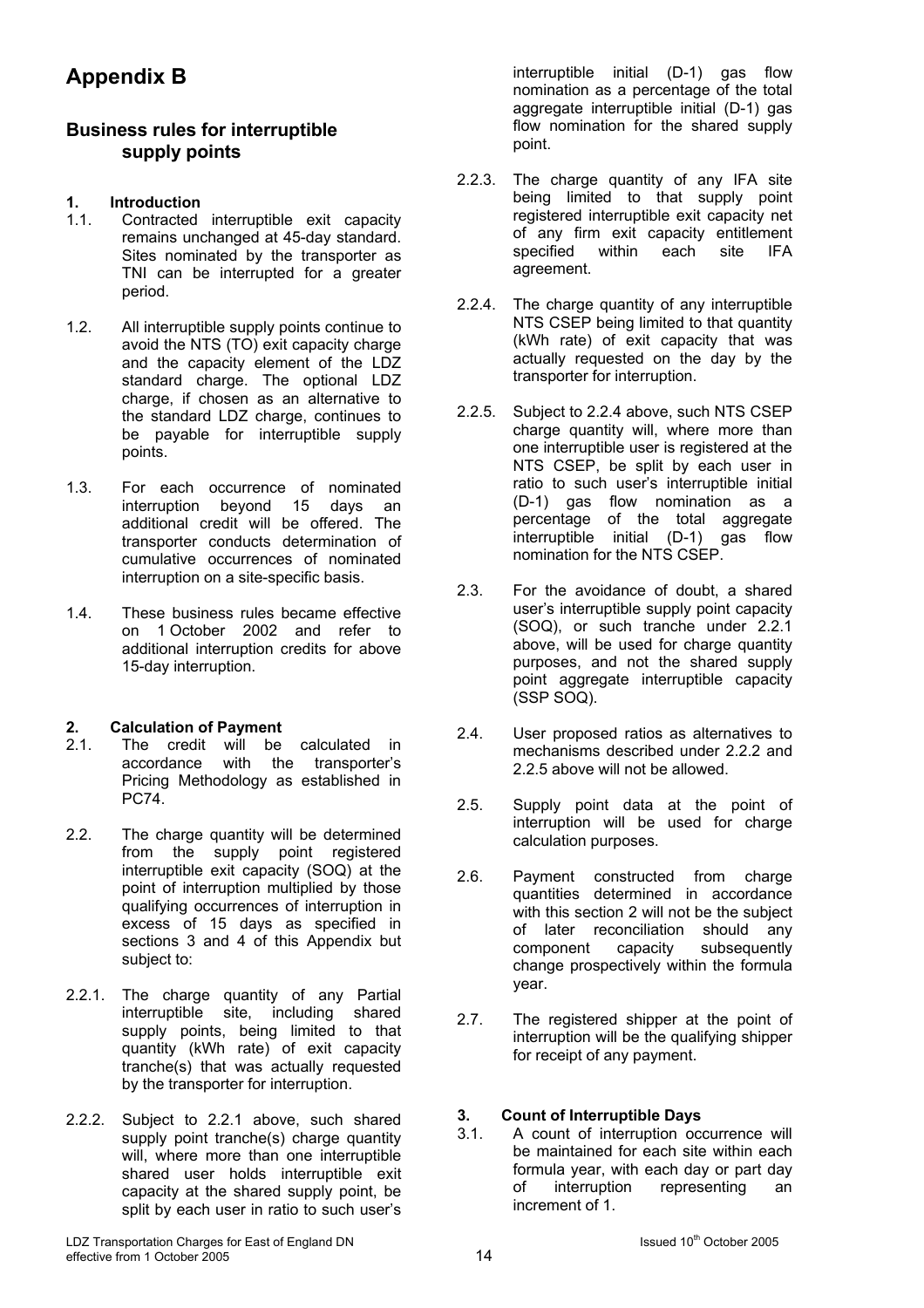- 3.2. The count will include such occurrence of qualifying interruption as defined within section 4 below.
- 3.3. The count will start from zero on 1 April of each formula year beginning at April 2002.
- 3.4. The count will end on 31 March of each formula year.
- 3.5. This count will be used solely for determining the level of credit due, if any, for each site where the frequency of nominated interruption exceeds 15 days within any formula year, monitoring of transportation contract interruption will be maintained separately for each gas year.

# **4. Qualifying Interruption**

- 4.1. The count of qualifying interruptible days under section 3 above will increment, but subject to 4.3 below, where curtailment of gas supply was due to:
- 4.1.1. interruption arising from an NTS or LDZ constraint within the transporter's transportation system;
- 4.1.2. interruption arising for Test purposes as described within Network Code section G 6.7.3 (b).
- 4.2. The count of qualifying interruptible days under section 3 above will not increment where curtailment of gas supply was due to:
- 4.2.1. emergency interruption [emergency cessation of gas supply];
- 4.2.2. any form of commercial interruption instigated by a shipper.
- 4.3. The transporter's determination of a site for interruption will increment that site's count of interruptible days under section 3 above.
- 4.4. Where the transporter has called interruption, a User can request that an alternative site(s) should be interrupted as described in section G 6.8.2 of the Network Code. In such circumstances the transporter will, for the purposes of section 3 above, maintain a count based on the site the transporter originally nominated for interruption.
- 4.5. Failure to interrupt of the transporter proposed site or shipper proposed alternative site(s), will result in a

reduction by 1 (to a minimum of zero) of the site count of interruptible days determined under 4.3 above and such that:

- 4.5.1. no payment will be made for the transporter proposed and shipper accepted site that subsequently fails to interrupt;
- 4.5.2. no payment will be made for the transporter proposed site where shipper substituted for a matched target volume site that subsequently fails to interrupt;
- 4.5.3. where multiple sites are substituted by a shipper, the payment(s) made to the transporter proposed site(s) will be reduced by that shipper substituted target volume identified as failing to interrupt, with such volume reduction being applied in site highest unit charge rate ranked order.

# **5. Unit Rate**<br>**5.1.** The unit

- The unit rate will be expressed in pence per kWh of peak day capacity and will be the rate as determined by Pricing Methodology PC74.
- 5.2. NTS and LDZ unit rates will be 1/15th of the annual (daily rate  $\times$  365) NTS (TO) exit capacity rates and LDZ standard capacity rates valid at the point of interruption, and will be site-specific rates applied to occurrences of qualifying interruption in excess of 15 days.
- 5.3. Payment constructed from unit rates determined in accordance with this section 5 will not be the subject of later reconciliation should firm NTS (TO) exit capacity rates or LDZ standard capacity rates, or any peak capacity component contained within such rate calculation, subsequently change within the formula year.
- 5.4. For the avoidance of doubt, User election of the optional LDZ tariff excludes such sites from qualification for LDZ payments in respect of interruption in excess of 15 days, such sites will still be eligible for receipt of any NTS component.
- **6. Invoice**
- 6.1. Payment of all credits accrued in a calendar month will be made within the following month.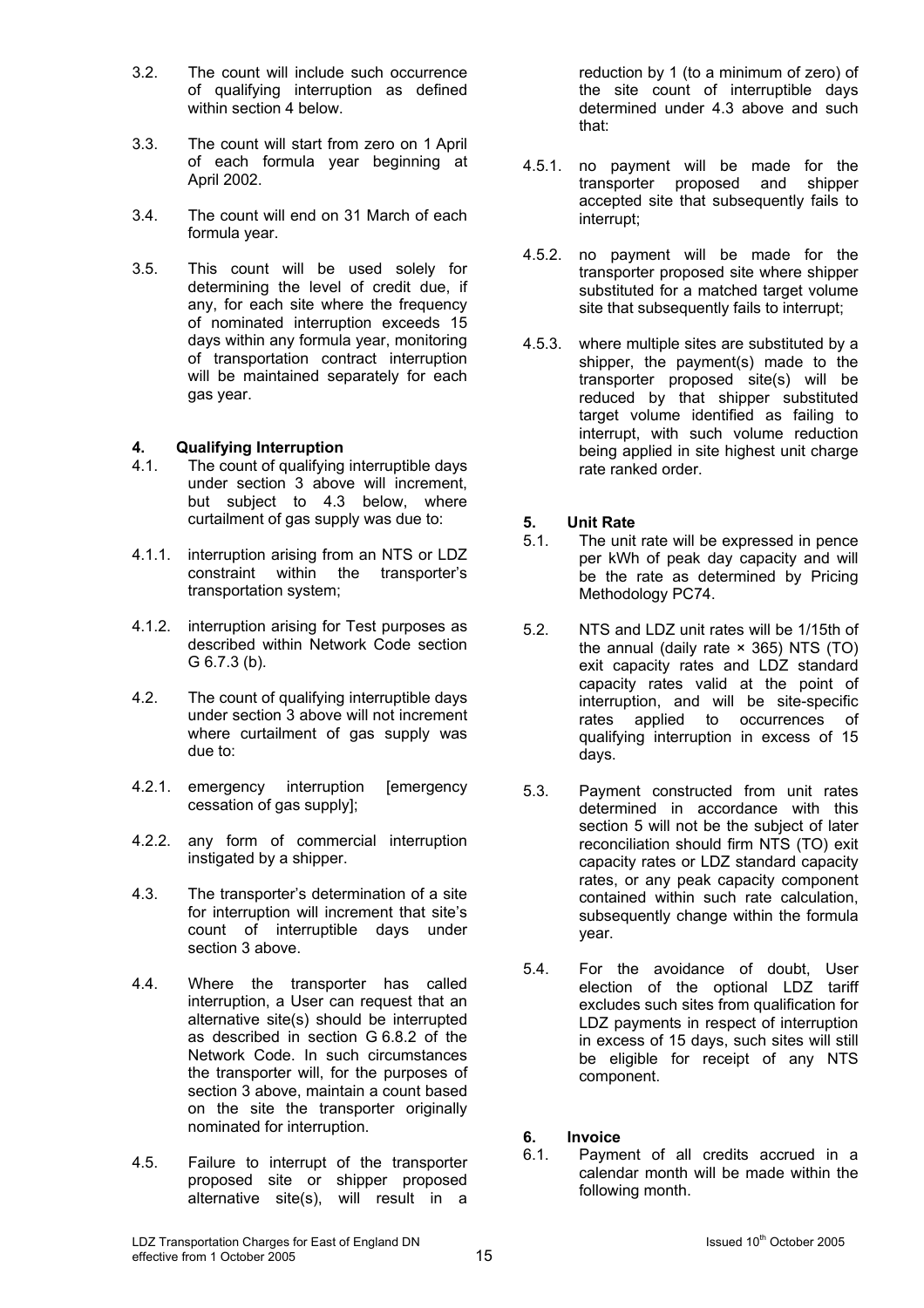6.2. Subject to 4.5 above, the transporter will not issue a payment where it has reasonable grounds to believe that such payment is dependent upon the<br>outcome of failure to interrupt program to response investigation. Payment will be released as soon as practically possible should such failure to interrupt be disproved.

# **7. Information Provision**<br>**7.1.** The transporter will po

The transporter will publish the count of interruptible days as specified within section 3 above where that supply point count exceeds 12 days, publication will be at an aggregate LDZ or aggregate NTS level. The information in 7.1 will be published on the transporter's web site and updated on a weekly basis.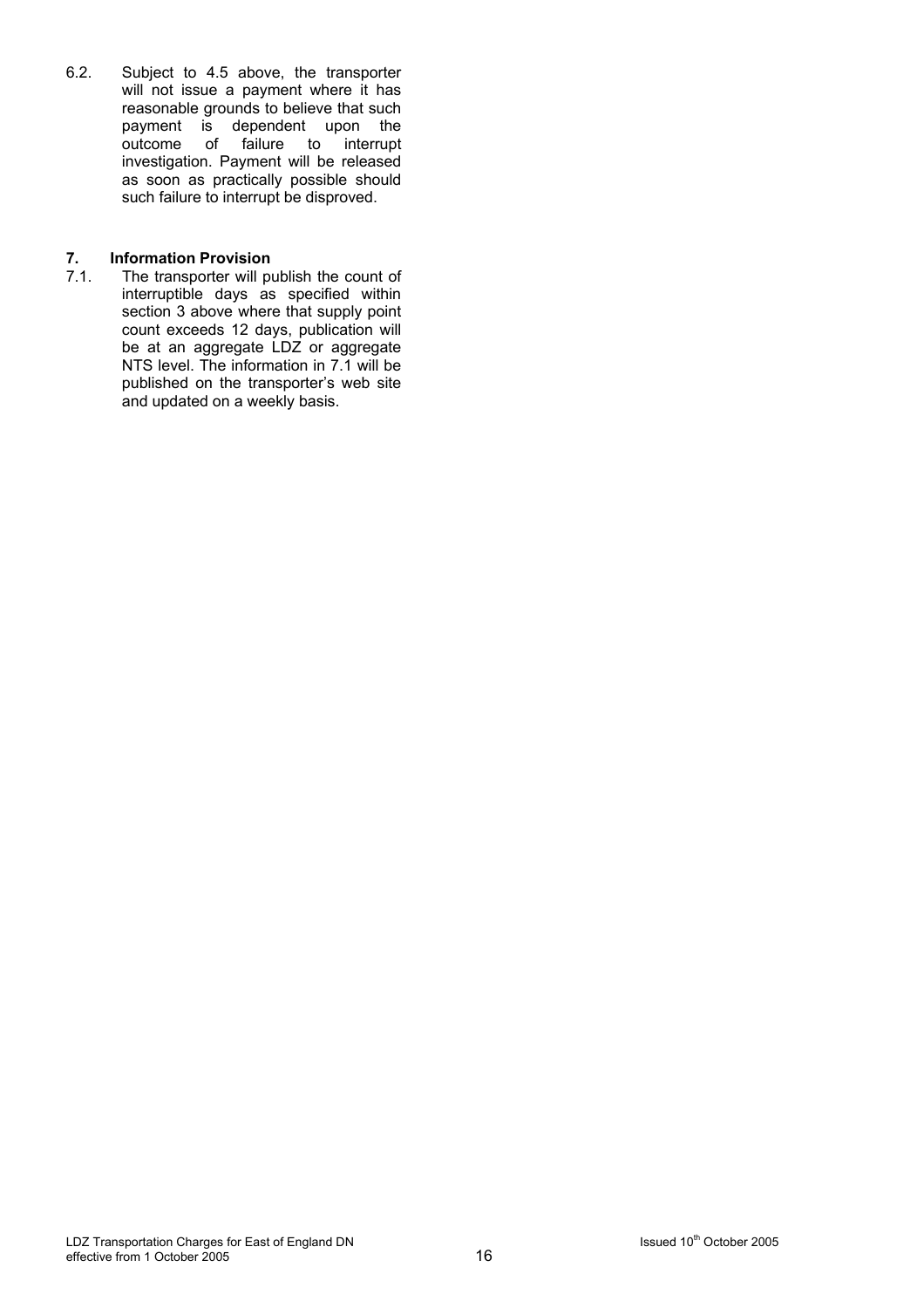# **Appendix C APPLICATION OF TRANSPORTATION CHARGING METHODOLOGY**

# **1. Introduction**

Standard Special Condition A4 of the transporter's Gas Transporter (GT) Licence requires the transporter to establish a charging methodology and to set out the application of the methodology, showing the methods and principles on which the transportation charges are based. The present charging methodology was introduced in 1994 and has been modified from time to time in accordance with the GT Licence.

# **2. Price Control Formulae**

The Maximum Allowed Revenue under the transportation controls is determined by a number of factors including:

- the volume of gas transported to supply points in various consumption bands within the distribution network;
- the indexation factor under the distribution formula, allowed revenue is adjusted each year by a factor equal to two percentage points less than the rate of inflation, measured on a prescribed historical basis by reference to the Retail Price Index (RPI -2);
- any under- or over-recovery brought forward under the control from the previous formula year (expressed by means of a separate "K" factor within each control).

The "K" correction factor is necessary because the level of charges set under the control depends on forecasts of some of the above elements. Outturn will inevitably differ from forecast, thus giving rise to variances between the amount of revenue generated (on an accruals basis) and that allowed under the control. The K factor enables correction for these variances by adjusting either upwards or downwards the maximum level of revenue allowed in the following formula year (taking interest into account).

# **3. Objectives of the Charging Methodology**

The transportation charging methodology has to comply with objectives set out in the Licence under Standard Special Condition A5. These are to:

- reflect the costs incurred by the transporter and, subject to this principal consideration;
- facilitate competition between gas shippers and between gas suppliers; and
- take account of developments in the transportation business;

In addition to these Licence objectives the transporter has its own objectives for the charging regime. These are that the transportation charging methodology should:

- promote efficient use of the transportation system:
- generate stable charges;
- be easy to understand and implement.

Before the transporter makes any changes to the methodology, it consults with the industry in accordance with Standard Special Condition A5 of the Licence. Ofgem has the right to veto any proposed changes to the methodology.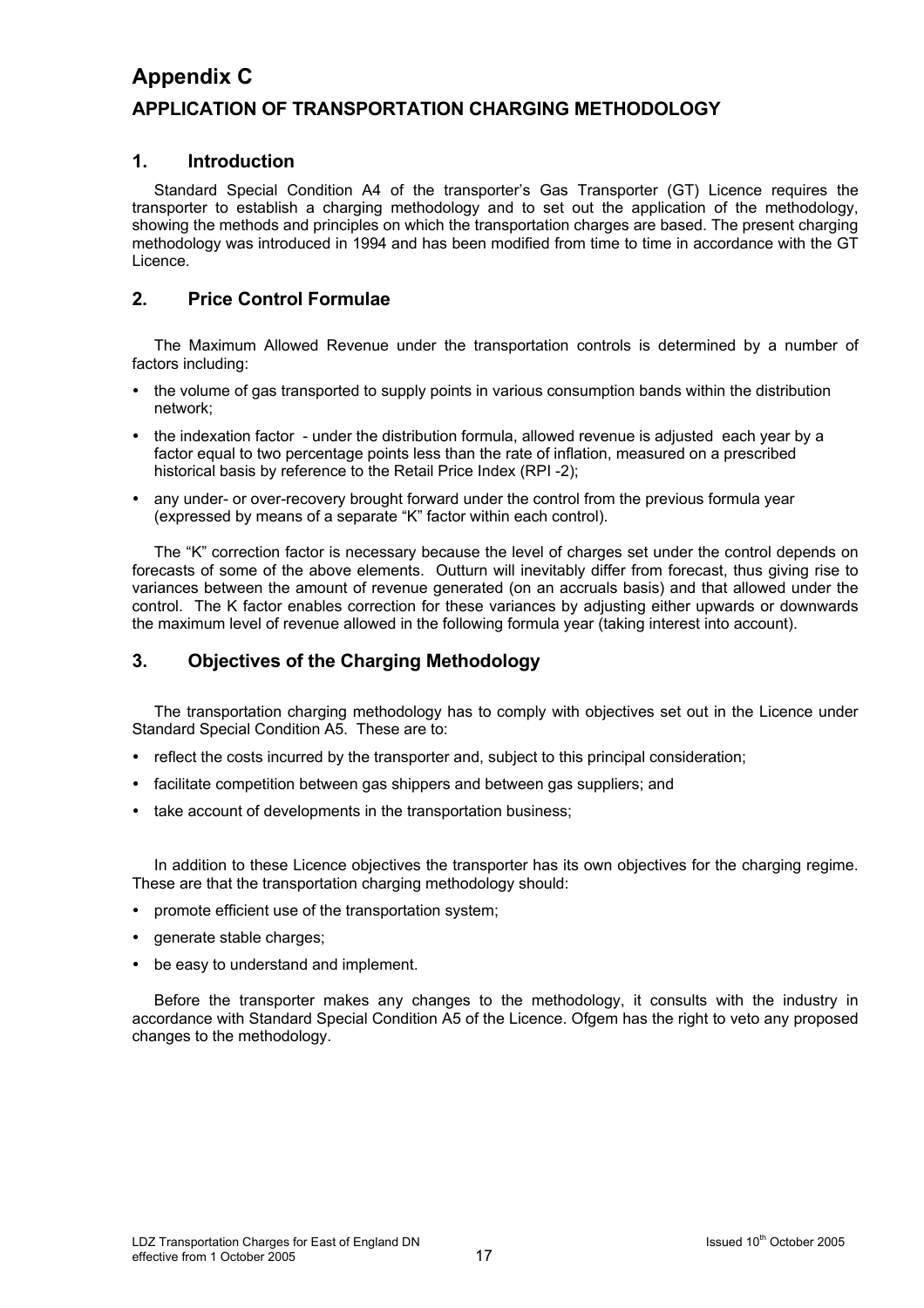# **4. Structure of Charges**

The structure of the transporter's transportation charges reflects the revised price control arrangements which came into effect from 1 April 2002 and amended from 1 April 2004. The LDZ charges are split between system related activities and customer related activities.

While total LDZ revenue is determined by the relevant price control, the share of this revenue to be recovered from the LDZ system charges and the LDZ customer charges respectively is based on the relative cost of each area of activity, including an asset-based adjustment scaled so that the final cost pools sum to the target allowed revenue.

The cost breakdown used as the basis for the October 2005 LDZ charges is set out below:

| LDZ System   LDZ Customer   Total LDZ |             |
|---------------------------------------|-------------|
|                                       | $^{\prime}$ |

### **Table 4.1 LDZ Cost Breakdown %**

Having established by the above methods the target revenue to be derived from each main category of charge, the next stage is to set the charges within each of these charge categories. The methodology used to do this is described in the appropriate sections below.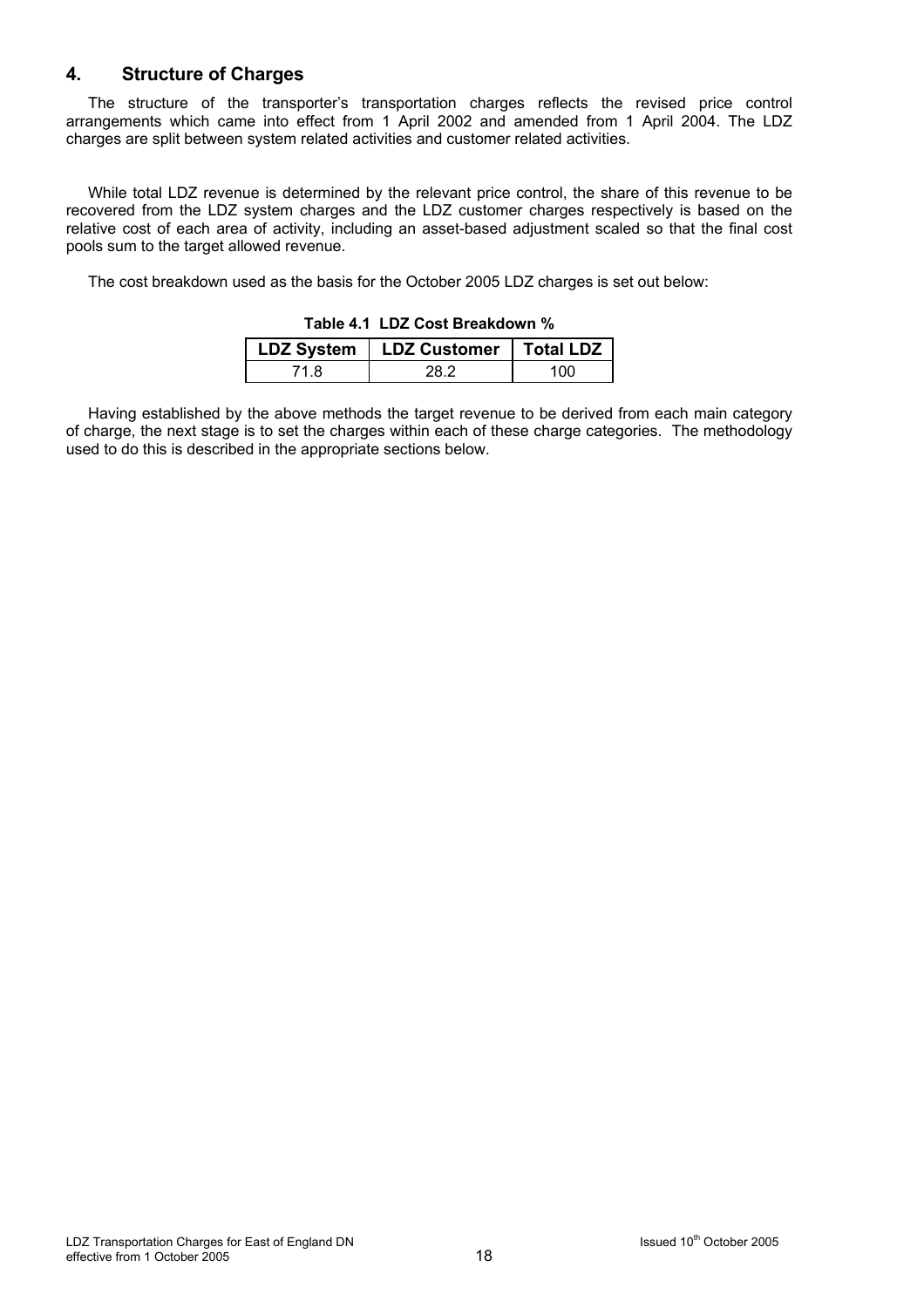# **5. LDZ System Charging Methodology**

# **5.1 Introduction**

The Local Distribution Zone (LDZ) charges effective from 1 October 2005 are based on the methodology fully described in consultation paper PC68 - Review of LDZ Transportation Charges. The information shown relates to the national information utilised for PC68. The LDZ networks contain a series of pipe networks split into four main pressure tiers:

| <b>Pressure Tier</b>                   | <b>Operating Pressure</b> |
|----------------------------------------|---------------------------|
| <b>Local Transmission System (LTS)</b> | 7 - 38 bar                |
| Intermediate Pressure System (IPS)     | 2 - 7 bar                 |
| <b>Medium Pressure System (MPS)</b>    | 75 mbar - 2 bar           |
| Low Pressure System (LPS)              | Below 75 mbar             |

# **Table 5.1a LDZ Pressure Tiers**

The Low Pressure System itself accounts for 223,000 km out of the total 273,000 km of LDZ pipeline. In order to provide a more cost reflective basis for charging, the LPS is sub-divided on the basis of pipe diameter into six sub-tiers as shown below.

| <b>Pipe Diameter</b> |
|----------------------|
| $>355$ mm            |
| 250-355mm            |
| 180-250mm            |
| 125-250mm            |
| 90-125mm             |
| <=90mm               |
| Total                |

# **Table 5.1b LPS Sub Tiers**

The principle underlying the LDZ charging methodology is that charges should reflect the average use of the network made by customers of a given size, rather than the actual use made by a particular customer. The latter methodology would be too complex to be a practical basis of charging. Analysis has shown that there is a good correlation between customer size and offtake tier. Large customers are typically supplied from higher-pressure tiers and small customers from lower pressure tiers. Such an approach avoids inconsistencies that may arise if neighbouring sites of similar size are actually connected to different pressure tiers.

# **5.2 Outline of Methodology**

The methodology calculates the average cost of utilisation for each of the main pressure tiers of the LDZ system. Combining this with the probability of loads within a consumption band using that pressure tier generates a tier charge for an average load within that band. The summation of these tier charges gives the total charge for a load within the consumption band to use the LDZ system. The methodology uses average costs rather than marginal costs to reflect the total costs of using the system. The detail below describes the derivation of the capacity charge function and is therefore based on peak daily flows. A similar calculation, based on annual flows, is carried out to determine the commodity charge function. The data used is that from the most recent review carried out in 2001.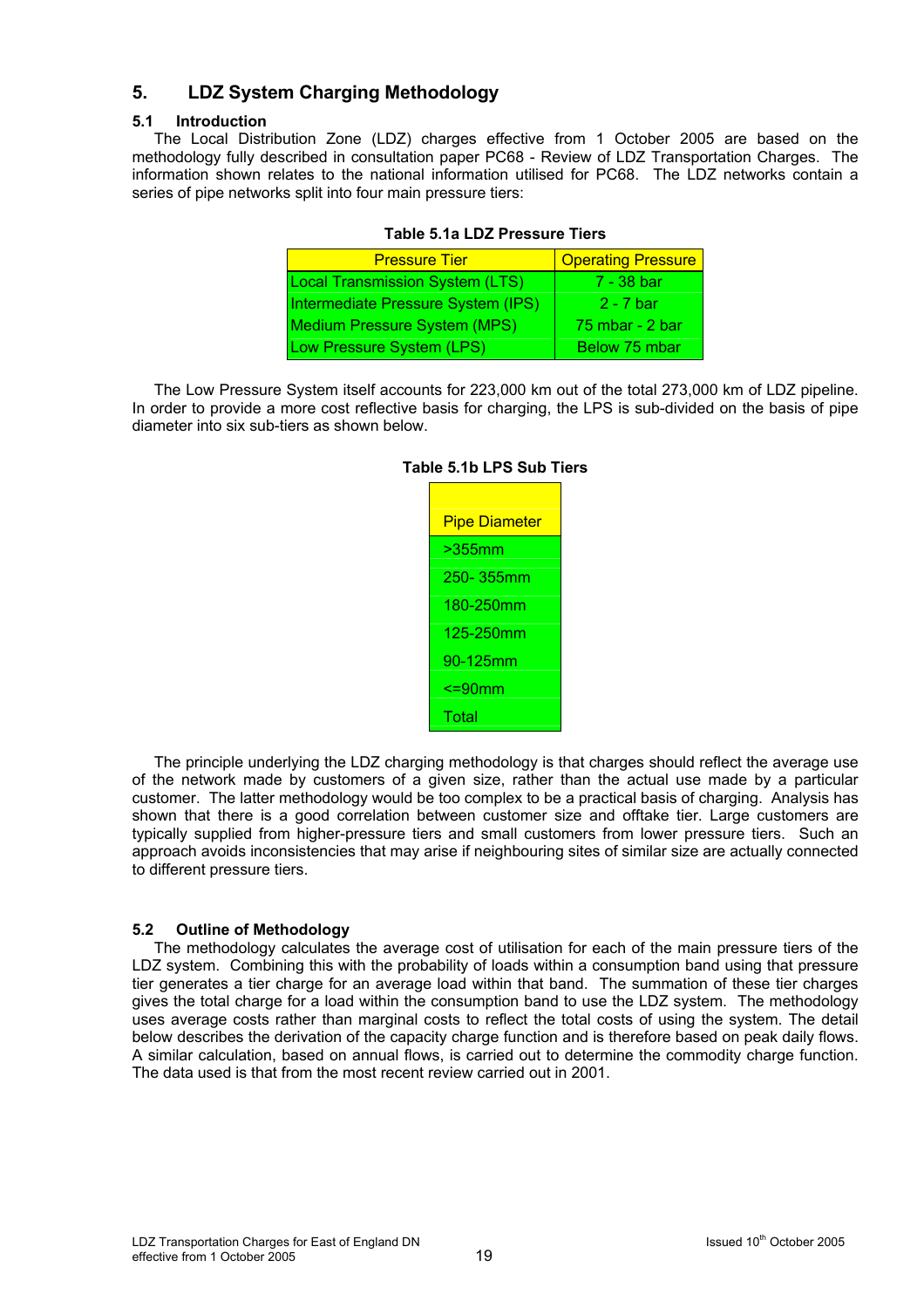# **5.3 Determination of Costs**

The costs related to each pressure tier were derived from the Activity Based Cost (ABC) model. These costs are split 50:50 into capacity and commodity elements.

| <b>Pressure</b> |                               | % Total    | <b>Cost (£M)</b> |                          |  |  |
|-----------------|-------------------------------|------------|------------------|--------------------------|--|--|
| <b>Tier</b>     | <b>LPS Sub</b><br><b>Tier</b> | <b>ABC</b> | <b>Total</b>     | <b>Capacity</b><br>(50%) |  |  |
| LTS             |                               | 15.7%      | 196.3            | 98.1                     |  |  |
| <b>IPS</b>      |                               | 5.4%       | 66.9             | 33.5                     |  |  |
| <b>MPS</b>      |                               | 16.2%      | 201.4            | 100.7                    |  |  |
| <b>LPS</b>      |                               | 62.7%      | 782.4            | 391.2                    |  |  |
| ΤΟΤΑL           |                               | 100.0%     | 1247.0           | 623.5                    |  |  |

# **Table 5.3a Determination of Tier Costs**

The split of LPS costs down to sub-tier level is based on year 2000 replacement cost data.

|                     |           | <b>% Total 2000</b>               |              | <b>Cost (£M)</b>         |
|---------------------|-----------|-----------------------------------|--------------|--------------------------|
| <b>LPS Sub Tier</b> |           | <b>Replacement</b><br><b>Cost</b> | <b>Total</b> | <b>Capacity</b><br>(50%) |
| LP <sub>1</sub>     | $>355$ mm | 12.3%                             | 96.2         | 48.1                     |
| LP <sub>2</sub>     | 250-355mm | 12.7%                             | 99.4         | 49.7                     |
| LP <sub>3</sub>     | 180-250mm | 10.5%                             | 82.2         | 41.1                     |
| LP4                 | 125-180mm | 15.8%                             | 123.6        | 61.8                     |
| LP <sub>5</sub>     | 90-125mm  | 26.1%                             | 204.2        | 102.1                    |
| LP6                 | $< 90$ mm | 22.6%                             | 176.8        | 88.4                     |
| <b>TOTAL</b>        |           | 100%                              | 782.4        | 391.2                    |

# **Table 5.3b Determination of LPS Costs**

# **5.4 Probability of Pressure Tier / Sub Tier Usage**

The probability of a unit of gas, supplied to a customer of given size, having passed through the various pressure tiers / sub tiers within the LDZ network is estimated. This estimation is based on the results from a survey of the pressure tier / sub tier at which individual supply points are attached to the transporter's pipeline system in conjunction with the results of network analysis.

# **Table 5.4 System Usage Probability Matrix**

| <b>Consumption Band</b> |            | <b>LDZ Tiers</b> |            | <b>LPS Sub Tiers</b> |                 |              |              |                 |                 |  |
|-------------------------|------------|------------------|------------|----------------------|-----------------|--------------|--------------|-----------------|-----------------|--|
| (MWh)                   | <b>LTS</b> | <b>IPS</b>       | <b>MPS</b> | LP <sub>1</sub>      | LP <sub>2</sub> | LP3          | LP4          | LP <sub>5</sub> | LP <sub>6</sub> |  |
| $  0 - 73.2  $          | 97.8%      | 44.7%            | 94.4%      | 56.3%                | 76.7%           | 83.7%        | 77.5%        | 54.7%           | 17.1%           |  |
| $73.2 - 146.5$          | 97.7%      | 44.6%            | 94.6%      | 55.5%                | 73.7%           | 76.7%        | 66.7%        | 42.7%           | 15.4%           |  |
| $146.5 - 293$           | 97.8%      | 44.7%            | 94.2%      | $59.0\%$             | 78.2%           | 79.8%        | <b>67.8%</b> | 43.8%           | 17.2%           |  |
| $293 - 439$             | 97.6%      | $45.0\%$         | 94.0%      | $52.8\%$             | 70.5%           | <b>72.8%</b> | 61.4%        | $40.0\%$        | 16.6%           |  |
| $439 - 586$             | 97.6%      | 44.9%            | $94.1\%$   | 52.9%                | 70.3%           | 72.3%        | 61.4%        | 40.2%           | 16.8%           |  |
| $586 - 732$             | 97.7%      | 44.6%            | 94.6%      | $55.0\%$             | 73.2%           | 73.9%        | <b>62.3%</b> | 43.1%           | 16.9%           |  |
| 732 - 2,931             | 97.5%      | 45.3%            | $93.7\%$   | $50.4\%$             | 66.8%           | <b>68.3%</b> | $57.2\%$     | 36.2%           | $13.4\%$        |  |
| 2.931 - 14.654          | $97.2\%$   | 44.6%            | 94.3%      | $43.1\%$             | 56.8%           | 54.9%        | 41.4%        | 20.9%           | $6.9\%$         |  |
| 14,654 - 58,614         | 96.7%      | 45.7%            | 91.3%      | $24.8\%$             | 31.8%           | 26.1%        | 15.2%        | $6.8\%$         | $0.0\%$         |  |
| 58,614 - 293,071        | 96.5%      | $50.0\%$         | 78.0%      | $10.3\%$             | $12.4\%$        | 6.5%         | $6.8\%$      | 4.1%            | $1.4\%$         |  |
| >293.071                | 97.5%      | 49.1%            | $41.1\%$   | 1.2%                 | 1.7%            | $1.6\%$      | 1.3%         | 1.0%            | 1.0%            |  |

Table 5.4 shows that for the 0-73.2MWh consumption band 97.8% (3,117 GWh from Table 5.5) of the total peak offtake for this consumption band (3,191 GWh) goes through the LTS, 44.7% goes through the IPS, and 94.4% through the MPS.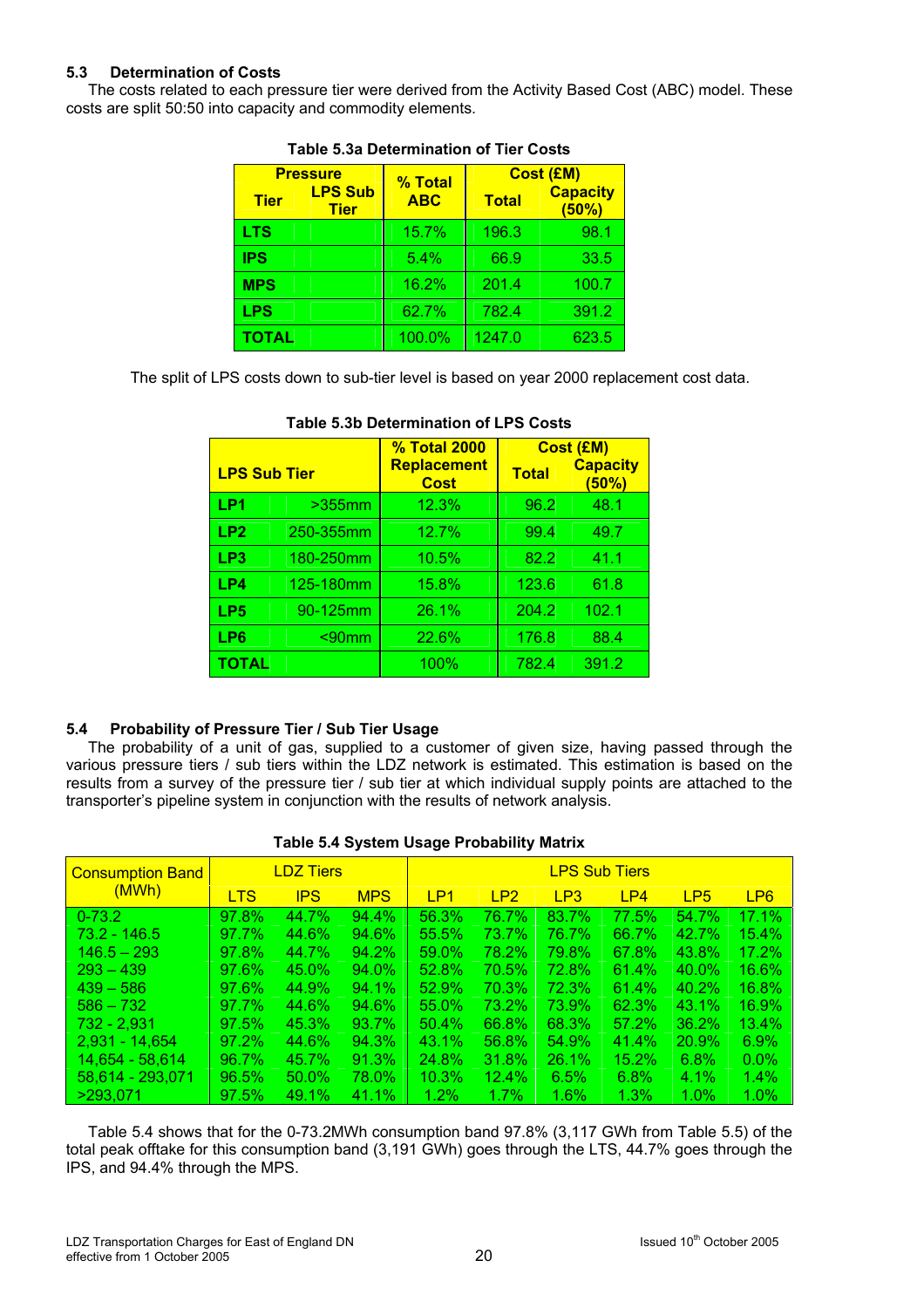# **5.5 Pressure Tier / Sub Tier Usage Volumes**

The application of usage probabilities to the LDZ peak day offtake volumes provides an estimate of the extent to which the different load bands make use of capacity across the pressure tiers.

|                                  |            | <b>LDZ Tiers</b> |            | <b>LPS Sub Tiers</b> |                 |       |       |                 |                 |
|----------------------------------|------------|------------------|------------|----------------------|-----------------|-------|-------|-----------------|-----------------|
| <b>Consumption Band</b><br>(MWh) | <b>LTS</b> | <b>IPS</b>       | <b>MPS</b> | LP <sub>1</sub>      | LP <sub>2</sub> | LP3   | LP4   | LP <sub>5</sub> | LP <sub>6</sub> |
| $0 - 73.2$                       | 3.117      | 1,425            | 3,010      | 1,794                | 2,446           | 2,668 | 2,472 | 1,745           | 545             |
| 73.2 - 146.5                     | 178        | 81               | 172        | 101                  | 134             | 140   | 122   | 78              | 28              |
| 146.5 - 293                      | 159        | 73               | 153        | 96                   | 127             | 130   | 110   | 71              | 28              |
| $293 - 439$                      | 82         | 38               | 79         | 44                   | 59              | 61    | 52    | 34              | 14              |
| $439 - 586$                      | 64         | 29               | 62         | 35                   | 46              | 47    | 40    | 26              | 11              |
| $586 - 732$                      | 53         | 24               | 51         | 30                   | 40              | 40    | 34    | 23              | 9               |
| 732 - 2.931                      | 191        | 89               | 184        | 99                   | 131             | 134   | 112   | 71              | 26              |
| 2.931 - 14.654                   | 183        | 84               | 177        | 81                   | 107             | 103   | 78    | 39              | 13              |
| 14,654 - 58,614                  | 123        | 58               | 116        | 32                   | 41              | 33    | 19    | 9               | $\Omega$        |
| 58,614 - 293,071                 | 87         | 45               | 70         | 9                    | 11              | 6     | 6     | 4               |                 |
| >293.071                         | 69         | 35               | 29         | ◢                    |                 |       |       |                 |                 |
| Total                            | 4,306      | 1,981            | 4,104      | 2,322                | 3,143           | 3,364 | 3,046 | 2,101           | 676             |

| Table 5.5 Peak Daily Capacity Utilisation (GWh) |  |  |
|-------------------------------------------------|--|--|
|-------------------------------------------------|--|--|

# **5.6 Cost per Unit of Capacity Utilised**

The cost of providing capacity utilised on the peak day within each pressure tier / sub tier per unit of capacity is calculated by the division of capacity related costs, set out in section 5.2, by the volume of capacity utilised. In these calculations the LPS is not treated as a single entity but rather as individual sub tiers.

# **Table 5.6 Cost per Unit of Capacity Utilised**

|                                    | <b>LDZ Tiers</b> |            |            | <b>LPS Sub Tiers</b> |                 |                   |                |                 |                 |
|------------------------------------|------------------|------------|------------|----------------------|-----------------|-------------------|----------------|-----------------|-----------------|
|                                    |                  | <b>ITS</b> | <b>MPS</b> | LP <sub>1</sub>      | LP <sub>2</sub> | LP <sub>3</sub>   | LP4            | LP <sub>5</sub> | LP <sub>6</sub> |
| <b>Capacity Cost (£m)</b>          | 98.1             | 33.5       | 10071      | 48.1                 | 49.7            | 411               | 61.8           | 102.1           | 88.4            |
| <b>Capacity Utilised (PD GWhs)</b> | 4.306            | 1.981      | 4.104      | 2,322                | $\sqrt{3.143}$  | 3.364             | $\sqrt{3.046}$ | 2.101           | <b>676</b>      |
| Unit Cost (p / pdkWh / a)          | 2.28             | 169.       | 2.45       | 2.07                 | 1.58            | 1.22 <sub>1</sub> | 2.03           | 4.86            | 13.081          |

# **5.7 Average Cost of Utilisation**

The costs calculated in Table 5.6 represent the cost per unit of capacity utilised within each pressure tier / sub tier. Charging however is based on the average expected use made of each tier of the pipeline system. The average cost, for customers in each load band, of utilising a particular pressure tier / sub tier, is calculated by multiplying the unit cost of utilising the tier by the probability that the tier is utilised by customers in the load band. This is illustrated in Table 5.7a below for the MPS.

# **Table 5.7a Example - Average Cost (p / pd kWh / a) of Utilisation of MPS by Load Band**

| <b>Consumption</b><br><b>Band (MWh)</b> | <b>Utilisation</b><br>Cost | <b>Probability</b><br>of Use % | Average<br>Cost |
|-----------------------------------------|----------------------------|--------------------------------|-----------------|
| $0 - 73.2$                              | 2.45                       | 94.4%                          | 2.32            |
| $73.2 - 146.5$                          | 2.45                       | 94.6%                          | 2.32            |
| $146.5 - 293$                           | 2.45                       | 94.2%                          | 2.31            |
| $293 - 439$                             | 2.45                       | $94.0\%$                       | 2.31            |
| $439 - 586$                             | 2.45                       | 94.1%                          | 2.31            |
| $586 - 732$                             | 2.45                       | 94.6%                          | 2.32            |
| 732 - 2,931                             | 2.45                       | 93.7%                          | 2.30            |
| 2,931 - 14,654                          | 2.45                       | 94.3%                          | 2.31            |
| 14,654 - 58,614                         | 2.45                       | 91.3%                          | 2.24            |
| 58,614 - 293,071                        | 2.45                       | 78.0%                          | 1.91            |
| >293.071                                | 2.45                       | 41.1%                          | 1.01            |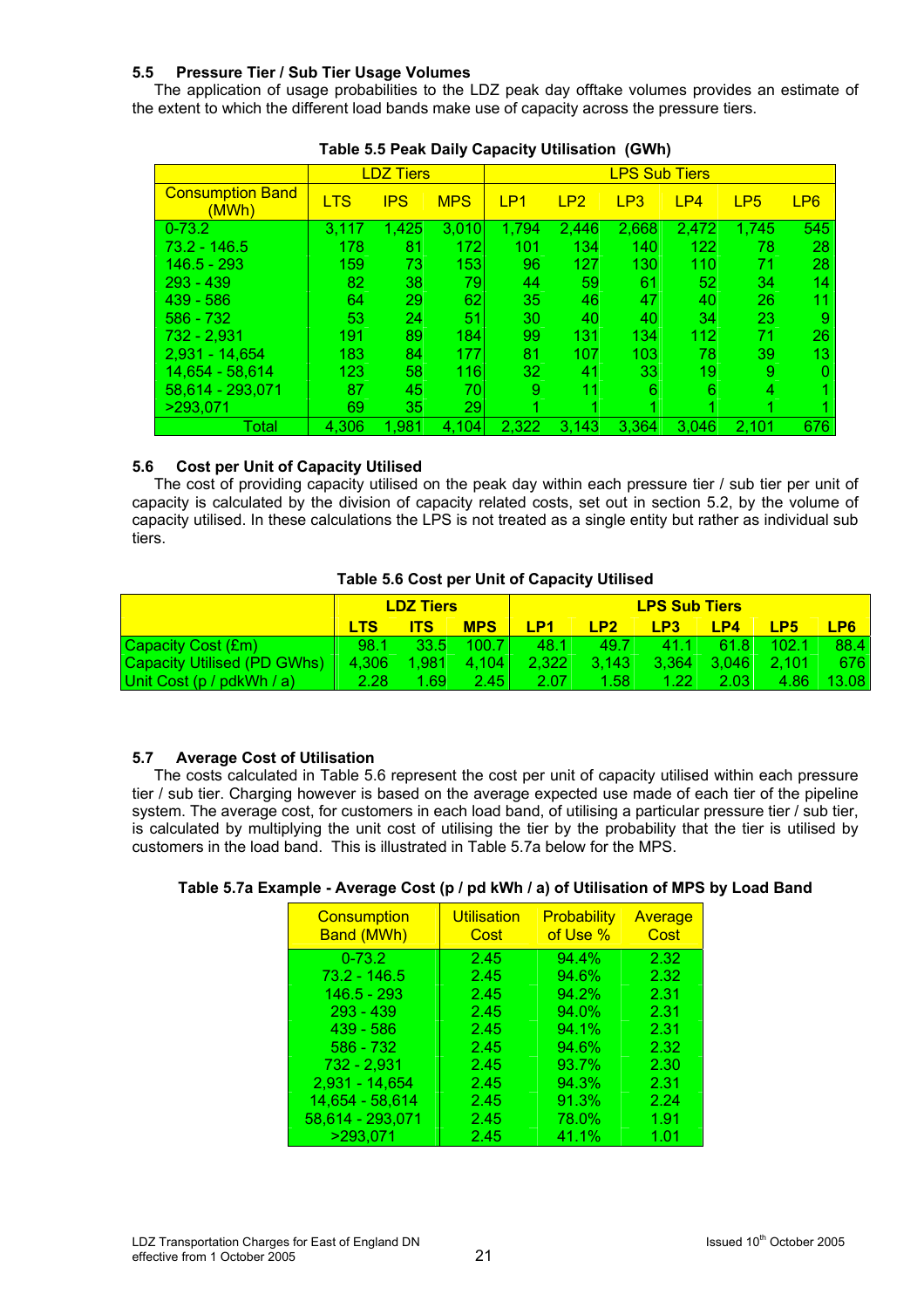Table 5.7b below summarises the average cost, by consumption band, of using the complete LDZ system.

| <b>Consumption</b> | Pence / peak day kWh / Annum |            |            |      |                 |      |      |                 |                 |              |
|--------------------|------------------------------|------------|------------|------|-----------------|------|------|-----------------|-----------------|--------------|
| <b>Band (MWh)</b>  | <b>LTS</b>                   | <b>IPS</b> | <b>MPS</b> | LP1  | LP <sub>2</sub> | LP3  | LP4  | LP <sub>5</sub> | LP <sub>6</sub> | <b>Total</b> |
| $ 0 - 73.2 $       | 2.23                         | 0.75       | 2.32       | 1.17 | 1.21            | 1.02 | 1.57 | 2.66            | 2.23            | 15.17        |
| $73.2 - 146.5$     | 2.23                         | 0.75       | 2.32       | 1.15 | 1.17            | 0.94 | 1.35 | 2.08            | 2.01            | 14.00        |
| $146.5 - 293$      | 2.23                         | 0.76       | 2.31       | 1.22 | 1.24            | 0.98 | 1.38 | 2.13            | 2.25            | 14.49        |
| 293 - 439          | 2.22                         | 0.76       | 2.31       | 1.10 | 1.11            | 0.89 | 1.25 | 1.95            | 2.18            | 13.76        |
| $439 - 586$        | 2.22                         | 0.76       | 2.31       | 1.10 | 1.11            | 0.88 | 1.25 | 1.95            | 2.20            | 13.79        |
| $586 - 732$        | 2.23                         | 0.75       | 2.32       | 1.14 | 1.16            | 0.90 | 1.26 | 2.09            | 2.22            | 14.07        |
| $732 - 2,931$      | 2.22                         | 0.76       | 2.30       | 1.04 | 1.06            | 0.83 | 1.16 | 1.76            | 1.75            | 12.89        |
| $2,931 - 14,654$   | 2.22                         | 0.75       | 2.31       | 0.89 | 0.90            | 0.67 | 0.84 | 1.02            | 0.90            | 10.50        |
| 14,654 - 58,614    | 2.20                         | 0.77       | 2.24       | 0.51 | 0.50            | 0.32 | 0.31 | 0.33            | 0.00            | 7.19         |
| 58,614 - 293,071   | 2.20                         | 0.85       | 1.91       | 0.21 | 0.20            | 0.08 | 0.14 | 0.20            | 0.18            | 5.96         |
| > 293,071          | 2.22                         | 0.83       | 1.01       | 0.02 | 0.03            | 0.02 | 0.03 | 0.05            | 0.13            | 4.33         |

**Table 5.7b Average Cost of LDZ Utilisation by Consumption Band** 

# **5.8 CSEPs**

It has been suggested that CSEPs may use less of the LDZ system when compared with standard supply points of the same peak daily consumption, and hence separate charging functions have been generated. CSEP specific connection data is used to compile a CSEP connection probability matrix in place of Table 5.4.

The costs calculated earlier in Table 5.6 represent the cost per unit of capacity utilised within each pressure tier / sub tier of the LDZ by all loads. CSEP charging is based on the average expected cost, in each consumption band, for a CSEP utilising a particular pressure tier / sub tier. It is calculated by multiplying the unit cost of utilising each tier (Table 5.6) by the probability that the tier is utilised by CSEPs within a consumption band (CSEP replacement table for Table 5.4). The summation of each of these tier / sub-tier costs gives a total LDZ cost as in Table 5.7b.

# **5.9 Setting the Charging Functions**

To provide a workable basis for charging individual customers of differing sizes the total average costs of utilising each tier of the LDZ network are plotted. For the capacity charges for directly connected supply points these costs are the total costs detailed in 5.7b above. Functions are fitted to the data points such that the error term is minimised. The functions found to best fit the underlying average cost data are in the form of a power of the peak daily load (SOQ) with straight-line elements for the domestic (<73.2 MWh / annum) consumption band and the small I&C consumption band (73.2 to 732 MWh / annum). These functions must then be scaled so that when applied to all supply points connected to the transporter network they are expected to generate the desired target revenue. For CSEPs and standard supply points less than 732 MWh / annum, the functions for capacity charges are the same as are the functions for commodity charges.